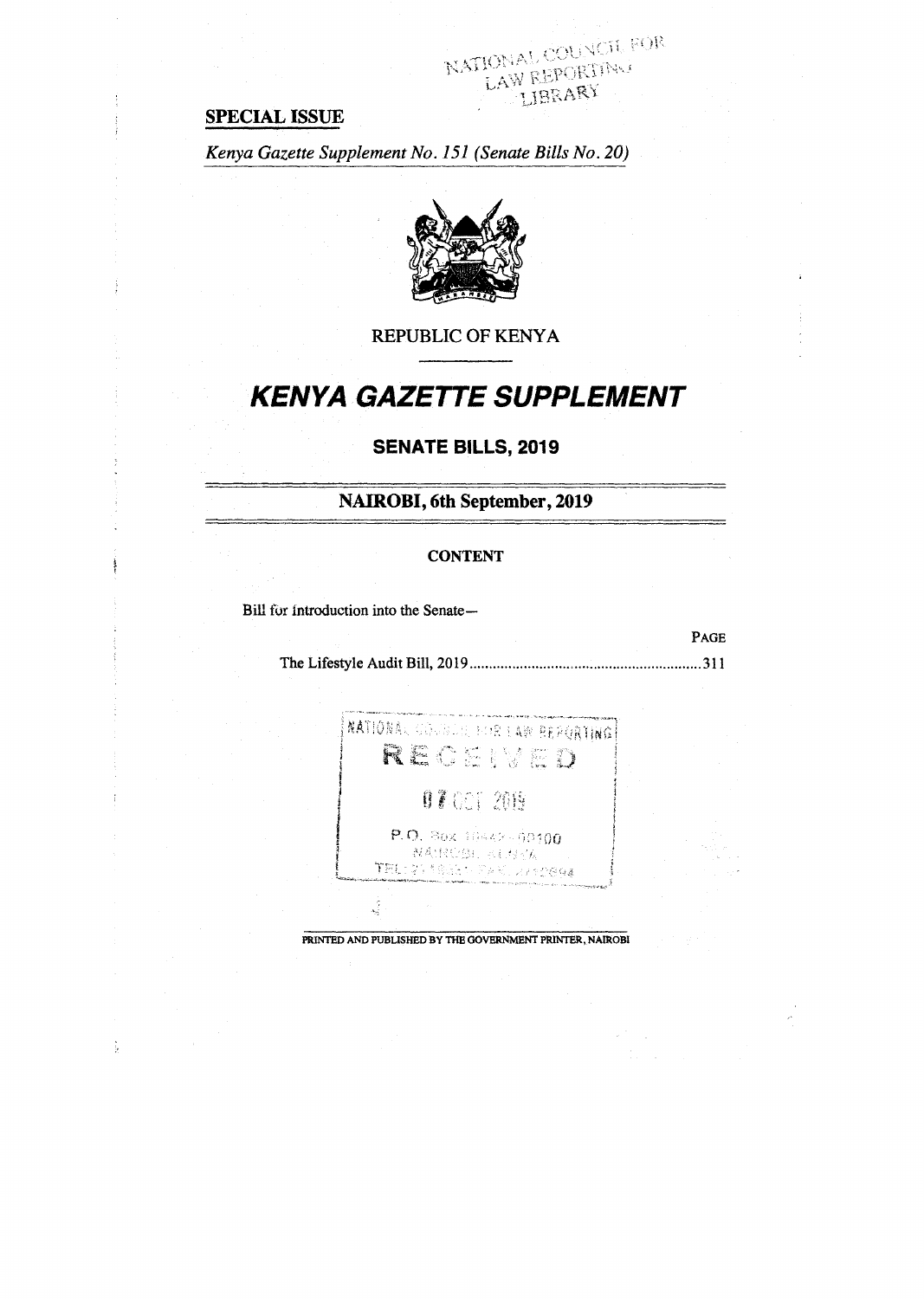## **THE LIFESTYLE AUDIT BILL, 2019 ARRANGEMENT OF CLAUSES**

311

*Clause* 

#### **PART I—GENERAL PROVISIONS**

1—Short title.

2—Interpretation.

3—Standards of professional conduct when carrying out lifestyle audit.

4—Lifestyle audit process.

5—Application.

6—Bodies involved in lifestyle audit.

7—Search warrants.

8—Search without warrants.

9—Unexplained wealth.

10—Misleading statements.

11—Statements in general.

12—Application for interim freezing order.

13—Discharge of interim freezing order.

14-Compensation.

15 —Application for account freezing order.

16 —Setting aside of account freezing order.

17 —Account forfeiture notice.

18—Complaints by members of the public.

19—Obligation to provide information.

20—Immediate family.

21—Referral of matters to the Director of Public Prosecutions.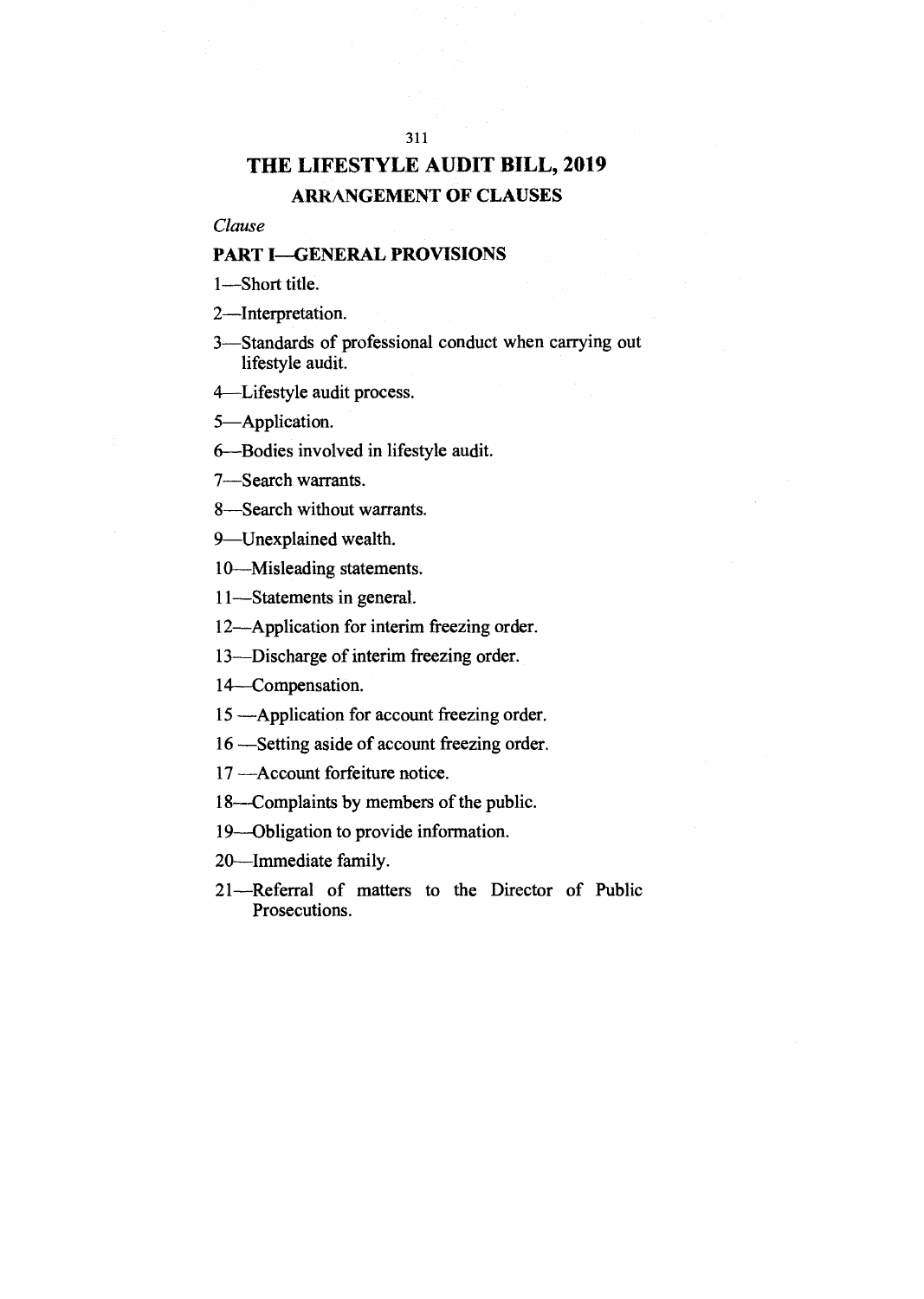#### PART II— DEFERRED PROSECUTION AGREEMENTS

- 22—Entering into deferred prosecution agreement.
- 23—Effect of deferred prosecution agreement on court proceedings.
- 24-Persons who may enter into deferred prosecution agreement.
- 25—Content of deferred prosecution agreement.
- 26—Preliminary hearing for court approval of deferred prosecution agreement.
- 27—Final hearing for court approval of deferred prosecution agreement.
- 28—Breach of deferred prosecution agreement.
- 29—Failure to comply with a deferred prosecution agreement.
- 30—Director of Public Prosecutions decision on a deferred prosecution agreement.
- 31—Termination of a deferred prosecution agreement by a court.
- 32—Variation of deferred prosecution agreement.
- 33—Discontinuance of proceedings on expiry of deferred prosecution agreement.
- 34—Publication of information.
- 35—Use of material in criminal proceedings.
- 36—Money received by Director of Public Prosecutions under deferred prosecution agreement.
- 37—Regulations.
- 38—Amendment of section 26 of No. 4 of 2003.
- 39--Amendment of section 30 of No. 4 of 2003

SCHEDULE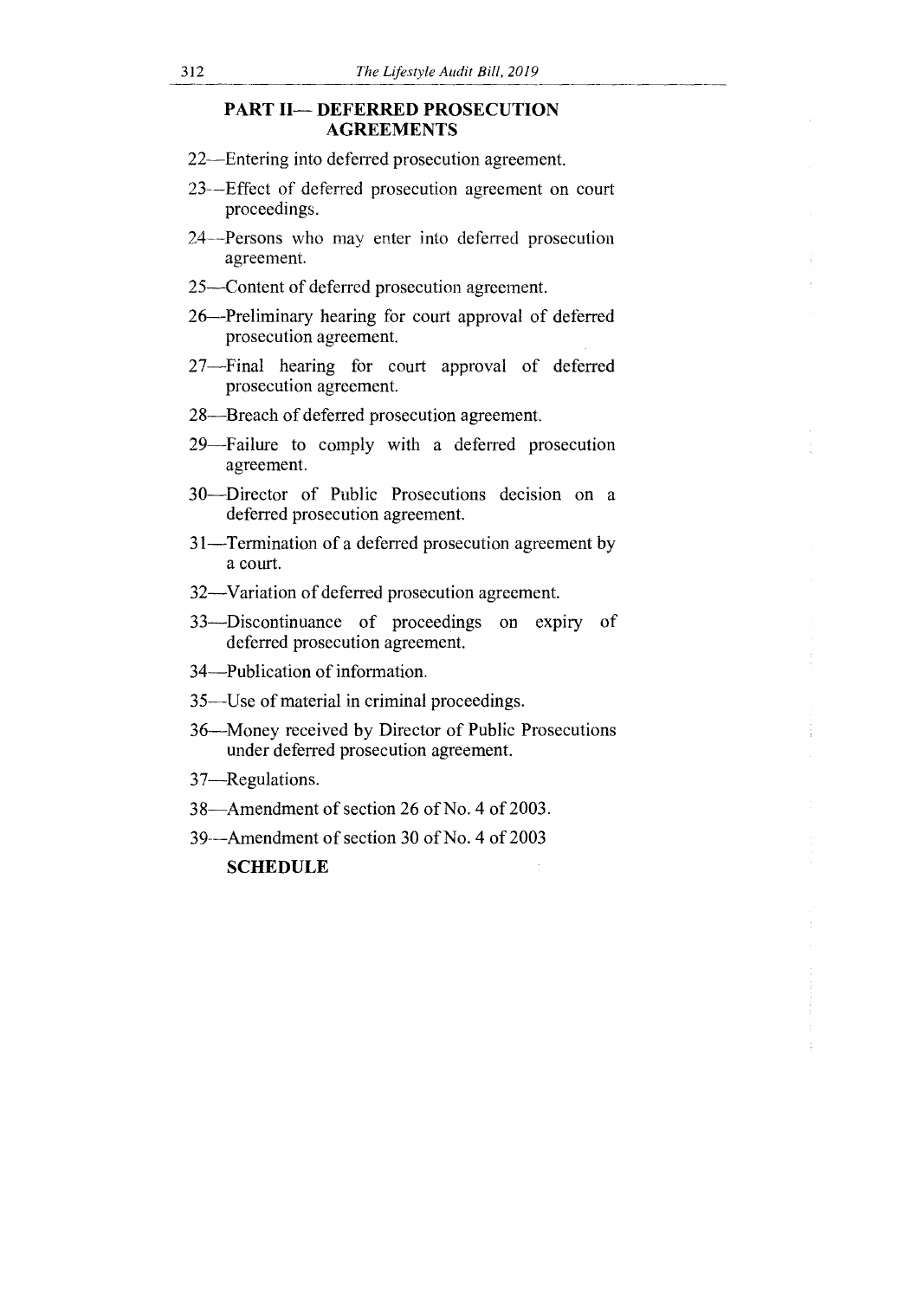#### **THE LIFESTYLE AUDIT BILL, 2019**

#### **A Bill for**

**AN ACT of Parliament to give effect to Article 10 of the Constitution; to provide for the procedure for undertaking lifestyle audit; and for connected purposes.** 

**ENACTED** by the Parliament of Kenya, as follows **—** 

#### **PART I—GENERAL PROVISIONS**

1. This Act may be cited as the Lifestyle Audit Act, Short title. 2019.

2. In this Act—

Interpretation.

"account freezing order" means an order that prohibits a person by or for whom the account to which the order applies is operated from making withdrawals or payments from the account;

"alleged offence" means an offence under—

(a) this Act;

(b) the Anti-Corruption and Economic Crimes Act;

(c) the Public Officer Ethics Act;

(d) the Leadership and Integrity Act;

(e) the Public Service (Values and Principles) Act;

(f) the Bribery Act;

(g) the Proceeds of Crime and Anti-Money Laundering Act;

(h) the Public Finance Management Act; and

(i) the Public Procurement and Asset Disposal Act, 2015;

"an interim freezing order" means an order that prohibits a person from dealing with a property that is subject to a lifestyle audit exercise;

"court" means the High Court established under Article 165 (1) of the Constitution;

"deferred prosecution agreement (DPA)" means an agreement entered into between the Director of Public Prosecutions and a person who has been charged with, or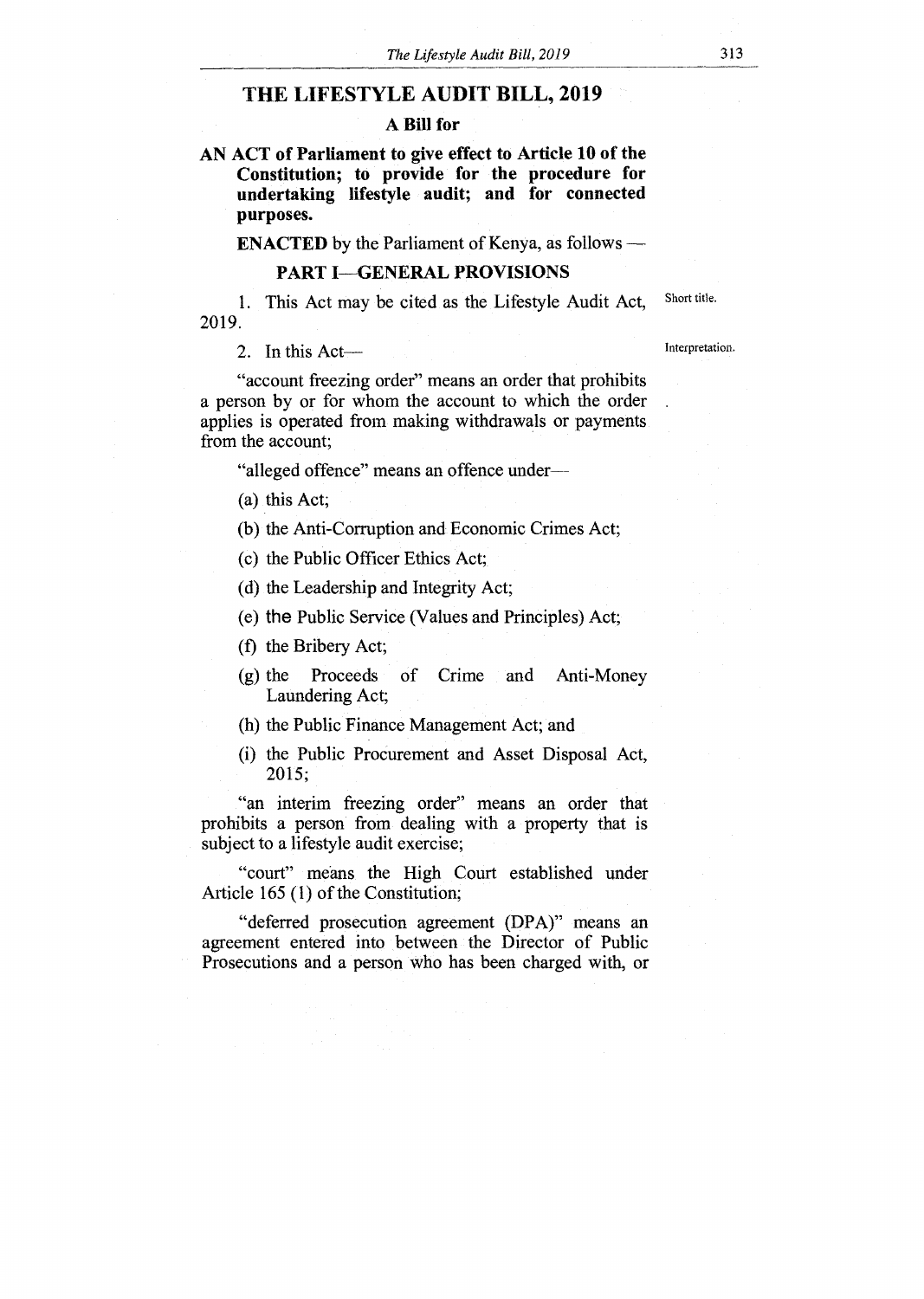whom the Director of Public Prosecutions is considering prosecuting for an alleged offence, under which —

- (a) the person agrees to comply with the requirements imposed on the person by the agreement; and
- (b) upon the approval of the agreement by the High Court.

"give public notice", in relation to a matter, means to cause a notice of the matter to be published in the *Gazette;* 

"investigating body" means a body having the power to undertake a lifestyle audit and specified under section 6;

"lawfully obtained income" means an income obtained lawfully under the laws of the country from where the income arises;

"lifestyle audit" means an investigative audit of a person's living standards to ascertain consistency with a person's lawfully obtained and reported income;

"officer" means a public officer or a state officer as defined under the Constitution;

"person" means a person who enters into a deferred prosecution agreement with the Director of Public Prosecutions and includes the meaning assigned to it under article 260 of the Constitution;

"public officer" has the meaning assigned to it under the Constitution; and

"state officer" has the meaning assigned to it under the Constitution.

3. The following standards of professional conduct shall apply when a lifestyle audit is carried out on a public or a state officer—

Standards of professional conduct when carrying out lifestyle audit.

(a) respect;

(b) due care and professionalism;

(c) objectivity;

(d) proper planning;

(e) confidentiality; and

(f) existing standards under any other written law.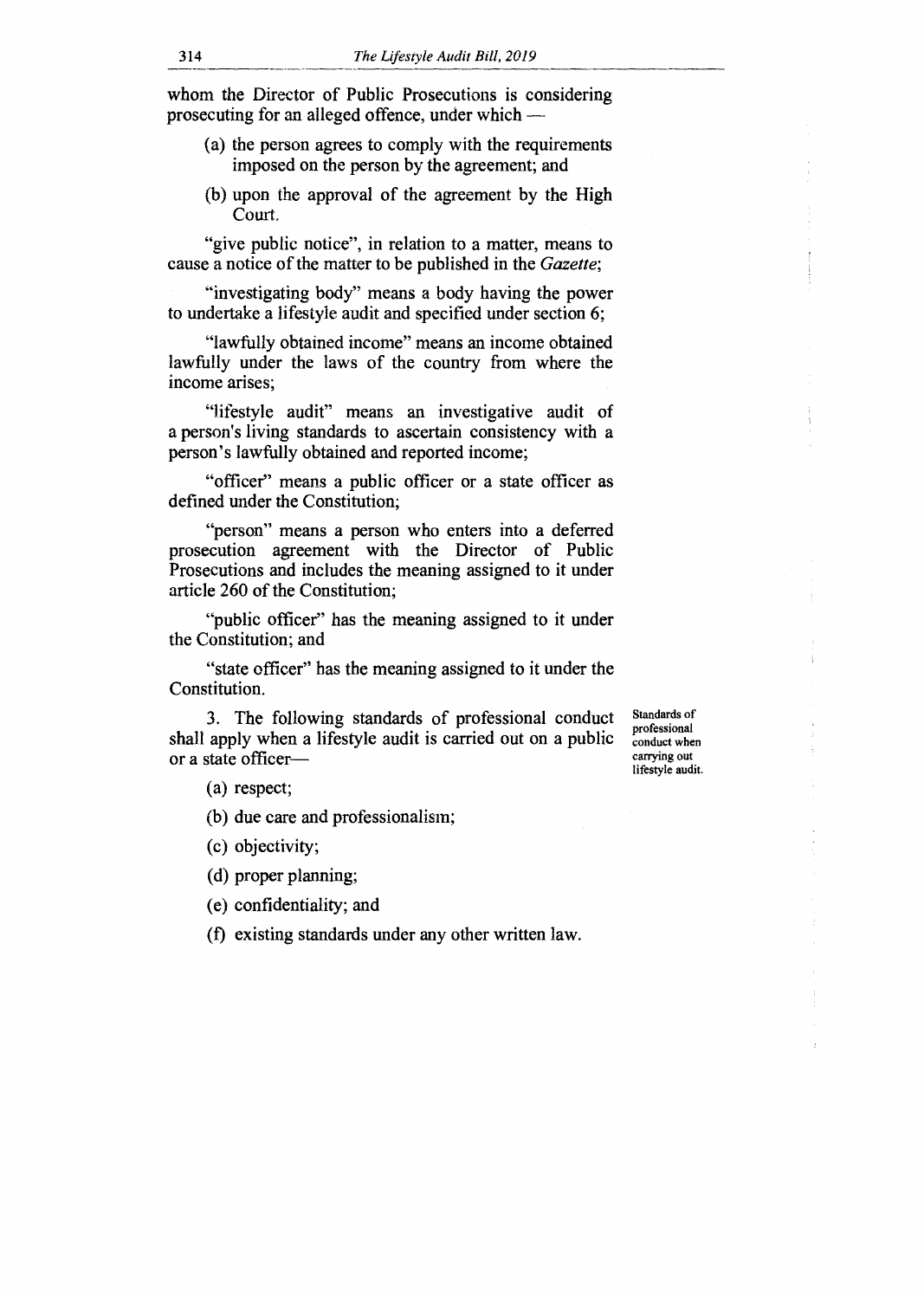- 4. (1) A lifestyle audit may be carried out if—
- (a) there are indications that a public or a state officer is living beyond an officer's lawfully obtained and reported income;
- (b) that a public or a state officer is unable to account for the source of income; and
- (c) that a public or a state officer has misappropriated funds under that officer's care and trust.

(2) An investigating body shall, where grounds under subsection (1) exist for the conduct of a lifestyle audit—

- (a) inform the officer of the requirement to carry out the audit with respect to the officer;
- (b) submit to the officer, information regarding the intended audit and the reasons for that an audit; and
- (c) accord the officer a right to be heard on the audit in accordance with subsection (3).

(3) Where a lifestyle audit is likely to adversely affect the rights or fundamental freedoms of a public or a state officer, the investigating body shall give the officer—

- (a) a one month notice of the nature and reasons for the proposed lifestyle audit;
- (b) an opportunity to be heard and to make representations in that regard;
- (c) notice of a right to a review or internal appeal against a lifestyle audit, where applicable;
- (d) notice of the right to legal representation where applicable;
- (e) notice of the right to cross-examine where applicable; or
- (f) information, materials and evidence relied upon to make the decision or to conduct a lifestyle audit.

5. This Act shall apply to—

Application.

- (a) the Anti-Corruption and Economic Crimes Act;
- (b) the Public Officer Ethics Act;

Lifestyle audit process.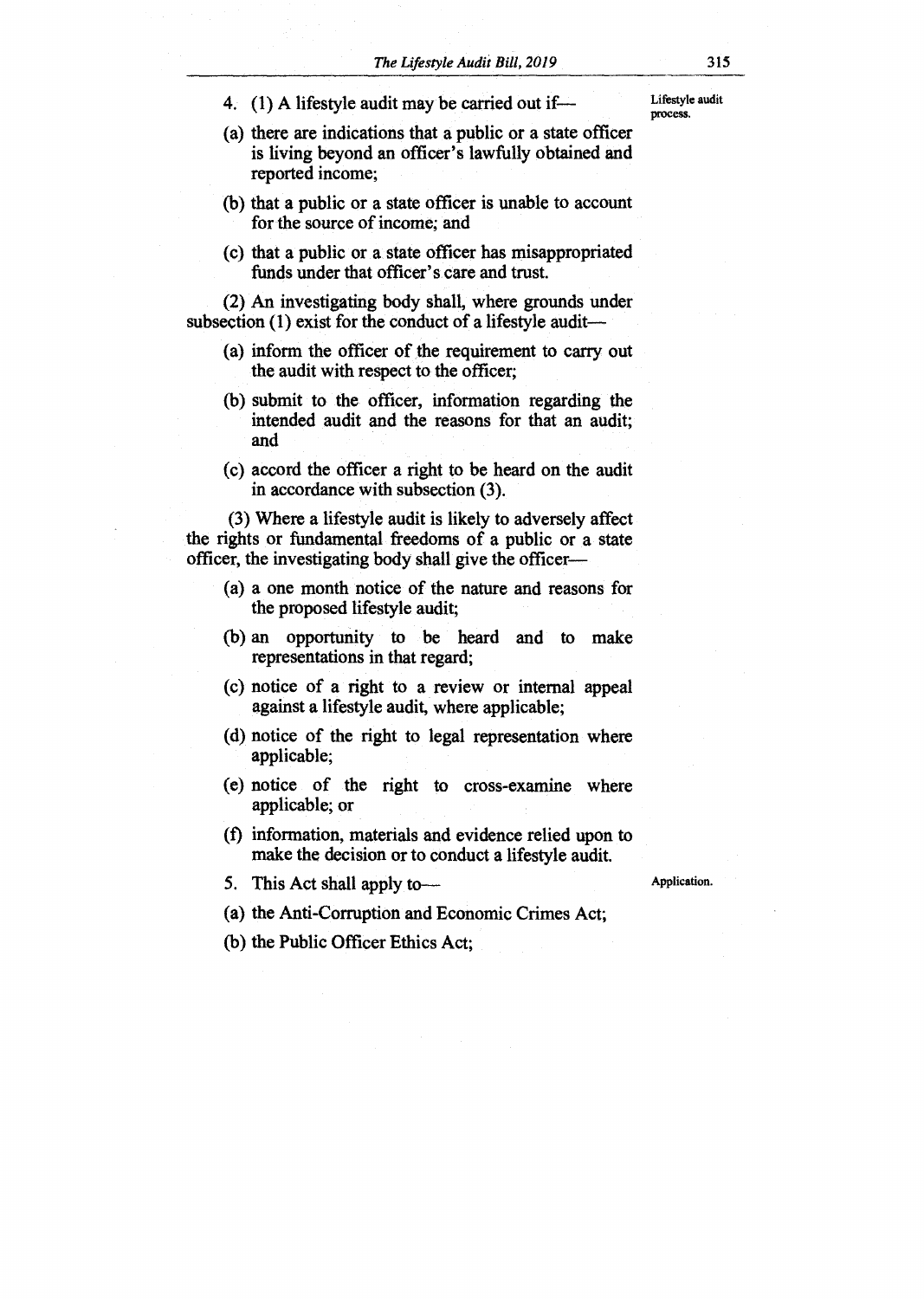- (c) the Leadership and Integrity Act;
- (d) the Public Service (Values and Principles) Act;
- (e) the Bribery Act;
- (f) the Proceeds of Crime and Anti-Money Laundering Act;
- (g) the Public Finance Management Act; and
- (h) the Public Procurement and Asset Disposal Act, 2015.

6. (1) The following bodies shall have power to undertake lifestyle audit under section 4 (1)—

- (a) Kenya Revenue Authority established under section 3 of the Kenya Revenue Authority Act;
- (b) the responsible Commission under section 3 of the Public Officer Ethics Act; and
- (c) the Ethics and Anti-Corruption Commission established under section 3 of the Ethics and Anti-Corruption Act.

(2) The bodies in subsection (1) may work jointly to investigate a matter of mutual interest and concern.

7. (1) An investigating body under section 6 may apply for a search warrant against a public or a state officer from a court of law.

(2) The application for the search warrant shall clearly spell out if evidence is likely to be found on the premises specified in the application.

(3) Where a search warrant is issued, it shall contain—

- (a) an explanation of the alleged offence;
- (b) the name of the suspect;
- (c) the address of the premise to be searched;
- (d) an explanation that material relevant to concluding the case is likely to be found on the premises.

(4) A search warrant shall be executed within forty five business days, but can be extended if a court of law considers it appropriate.

8. (1) A search may be conducted without a warrant in exceptional cases where there are reasonable grounds to believe that evidence may be removed or destroyed; and

Search Without Warrant.

Search Warrants.

No.4 of 2003. No. 22 of 2011.

Bodies involved in lifestyle audit. No. 2 of 1995.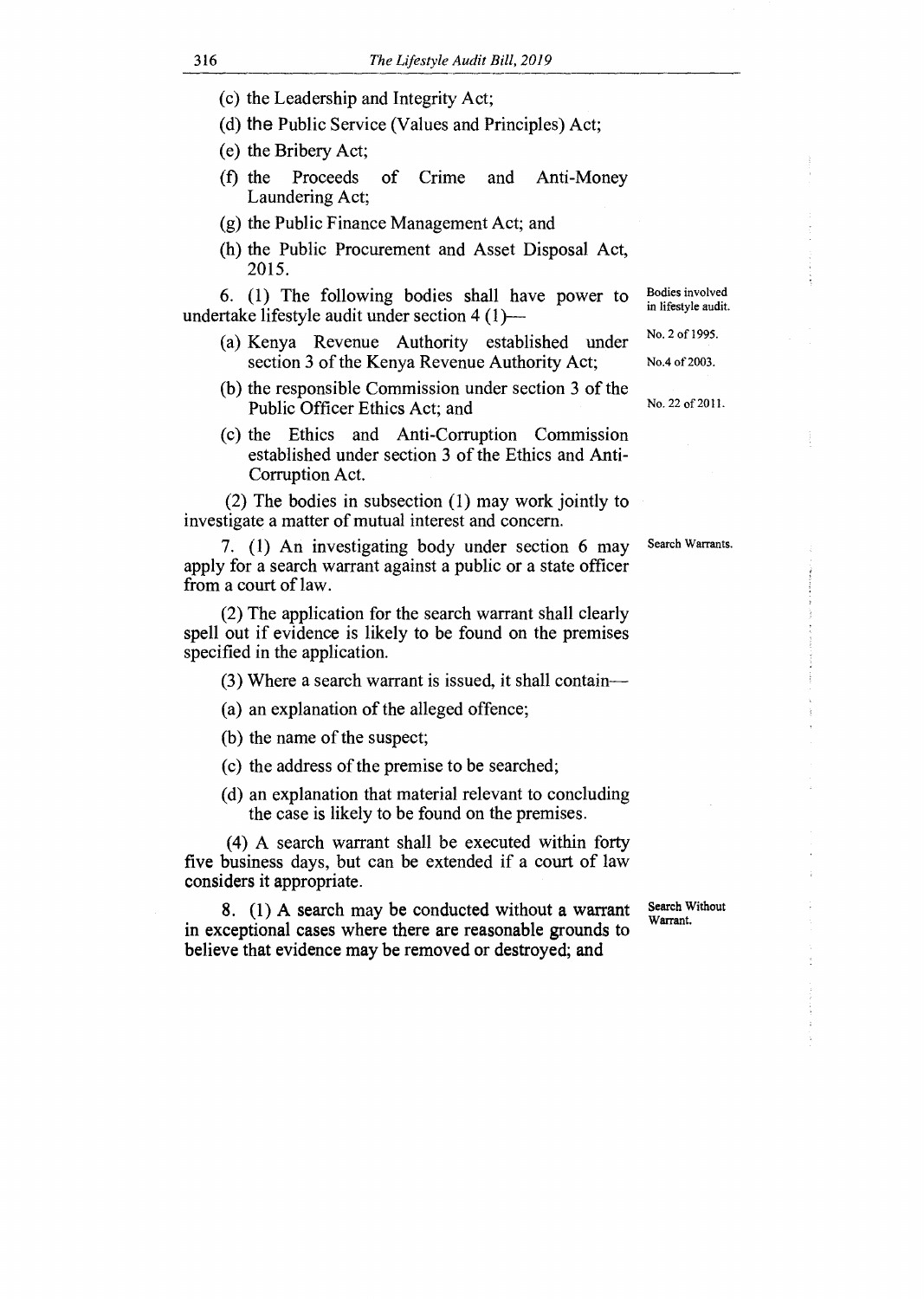(2) Sections 119, 120 and 121 of the Criminal Procedure Code as to the execution of a search warrant shall apply to a search without a warrant under subsection (1). Cap. 75

9. A body under section 6 may apply for a search warrant to be issued against an officer—

(a) to explain the nature and extent of their interest in a particular property; and

(b) the manner in which the property was acquired;

where there are reasonable grounds to suspect that the officer's known lawfully obtained income would be insufficient to allow the person to obtain the property.

10. (1) A person commits an offence if, during a lifestyle audit exercise, the person makes a statement that the person knows to be false or misleading.

(2) A person who commits an offence under this section is liable on conviction, to imprisonment for a term of two years or to a fine of not less than five million Kenyan shillings or to both.

11. A true statement made by a person during a lifestyle audit exercise may be used to negotiate for a differed prosecution agreement.

12. (1) The court may make an interim freezing order in respect of a property in question during a lifestyle audit, if the court considers it necessary.

(2) An interim freezing order may be made only on the application of a body that applied for the search warrant on a property that is subject to a lifestyle audit.

(3). The court shall specify the period for which an order made under subsection (1) shall be valid.

(4). The period specified by a court under subsection (3) may not exceed a period of one year from the date an interim freezing order is made.

13. The High Court may at any time vary or discharge an interim freezing order on application made by a relevant body or a person affected by the Order.

14. (1) Where an interim freezing order in respect of any property is discharged, the person to whom the

Application for interim freezing

order.

Statements in general.

Discharge of interim freezing order.

Compensation.

Unexplained Wealth.

Misleading Statements.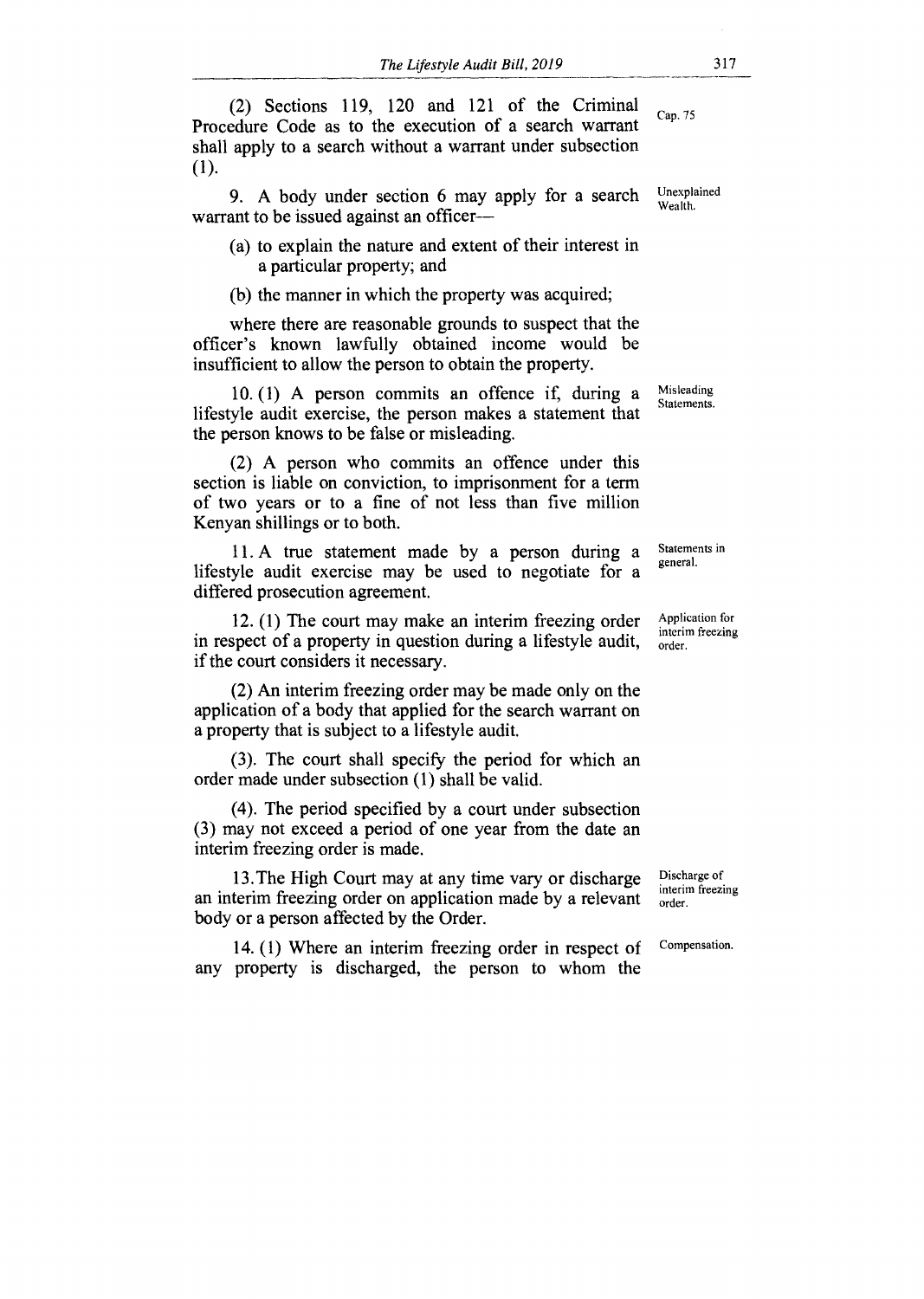property belongs may make an application to the High Court for the payment of compensation.

(2) An application under subsection (1) shall be made within a period of three months upon the discharge of the interim freezing order.

(3) The court may order compensation to be paid to the applicant only if satisfied that—

- (a) the applicant has suffered loss as a result of the making of the interim freezing order;
- (b) there has been a serious default on the part of the body that applied for the order; and
- (c) the order would not have been made had the default not occurred.

(4) Where the court makes an order for the payment of compensation—

- (a) the compensation is payable by the body that applied for the interim freezing order; and
- (b) the amount of compensation to be paid is the amount that the court considers reasonable, having regard to the loss suffered and any other relevant circumstances.

(5) Where an officer of a relevant body maliciously applies for an interim freezing order and the interim freezing order is subsequently discharged and a court orders compensation under subsection (1)—

- (a) the officer of the relevant body shall be personally liable to pay the compensation; and
- (b) disciplinary action may be undertaken against the officer.

15. (1) An investigating body may apply to court for an account freezing order in relation to an account which is the subject of a lifestyle audit.

(2) An application for an account freezing order may be made without notice if the circumstances of the case are such that notice of the application would prejudice the taking of any steps under this Act to forfeit the money.

(3) An account freezing order ceases to have effect at the end of the period specified in the order.

Application for account freezing order.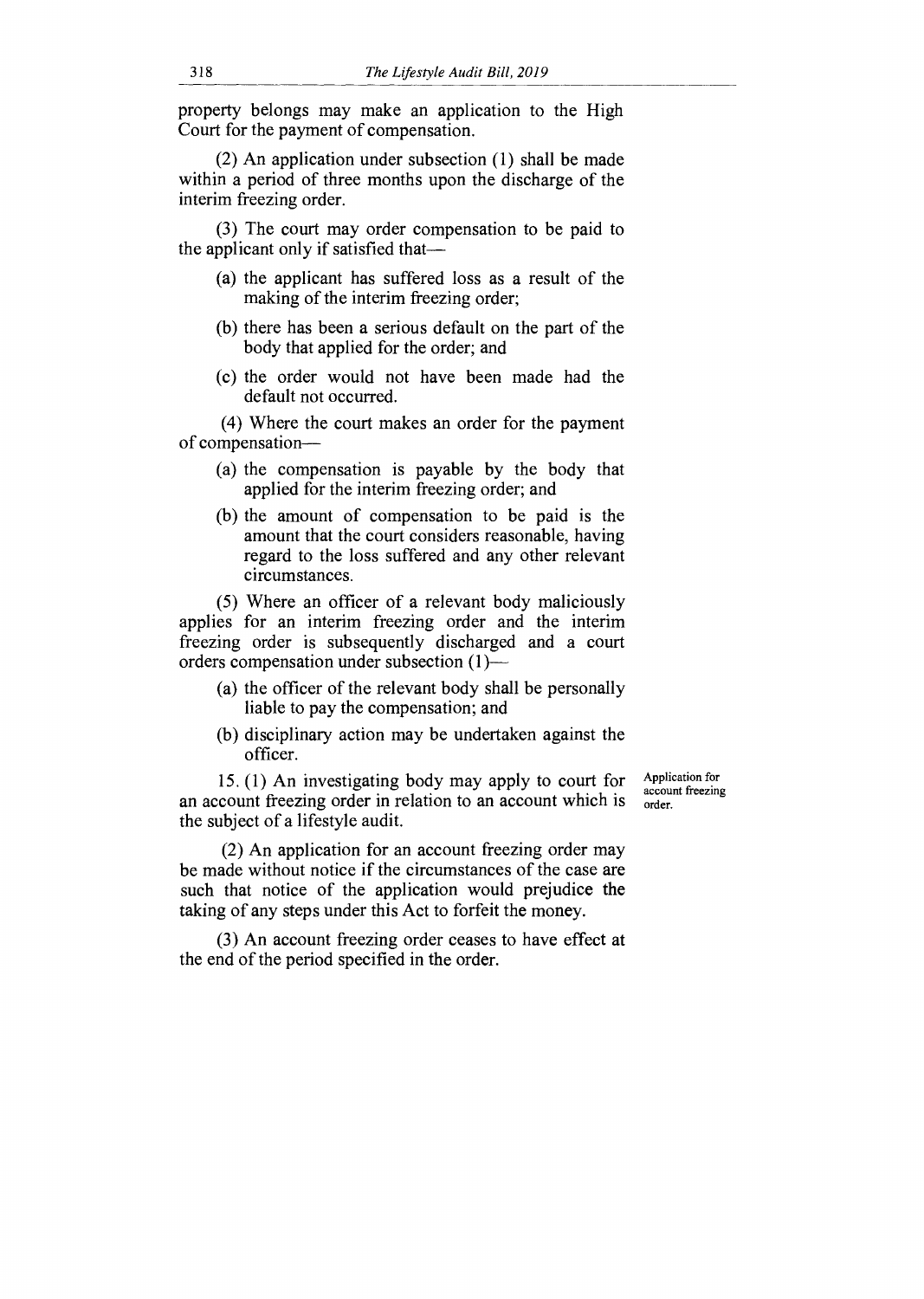(4) The period specified by a court under subsection (1) may not exceed a period of two years from the date the account freezing order is made.

(5) An account freezing order shall provide for notice to be given to persons affected by the order.

16. (1) A court may at any time vary or set aside an account freezing order on an application made by—

(a) a relevant body; or

(b) a person affected by the order.

(2) A court shall before it varies or sets aside an account freezing order, give an opportunity to a person who may be affected by its decision to be heard.

17. (1) An investigating body may give a notice for the purpose of forfeiting money held in the frozen account.

(2) An account forfeiture notice shall—

- (a) state the amount of money held in the frozen account which it is proposed be forfeited;
- (b) specify a period for objecting to the proposed forfeiture and an address to which any objections must be sent; and
- (c) explain that the money will be forfeited unless an objection is received at that address within the period for objecting.

(3) The period for objecting an account forfeiture notice under subsection (1) shall be at least thirty days after the notice is given.

(4) If no objection is made under subsection (2), and the notice has not lapsed—

- (a) the amount of money stated in the notice is forfeited;
- (b) the bank with which the frozen account is maintained shall transfer that amount of money into an interest-earning account nominated by and in the name of the investigating body; and
- (c) immediately after the transfer has been made, the account freezing order made in relation to the frozen account ceases to have effect.

Account forfeiture notice.

Setting aside of account freezing order.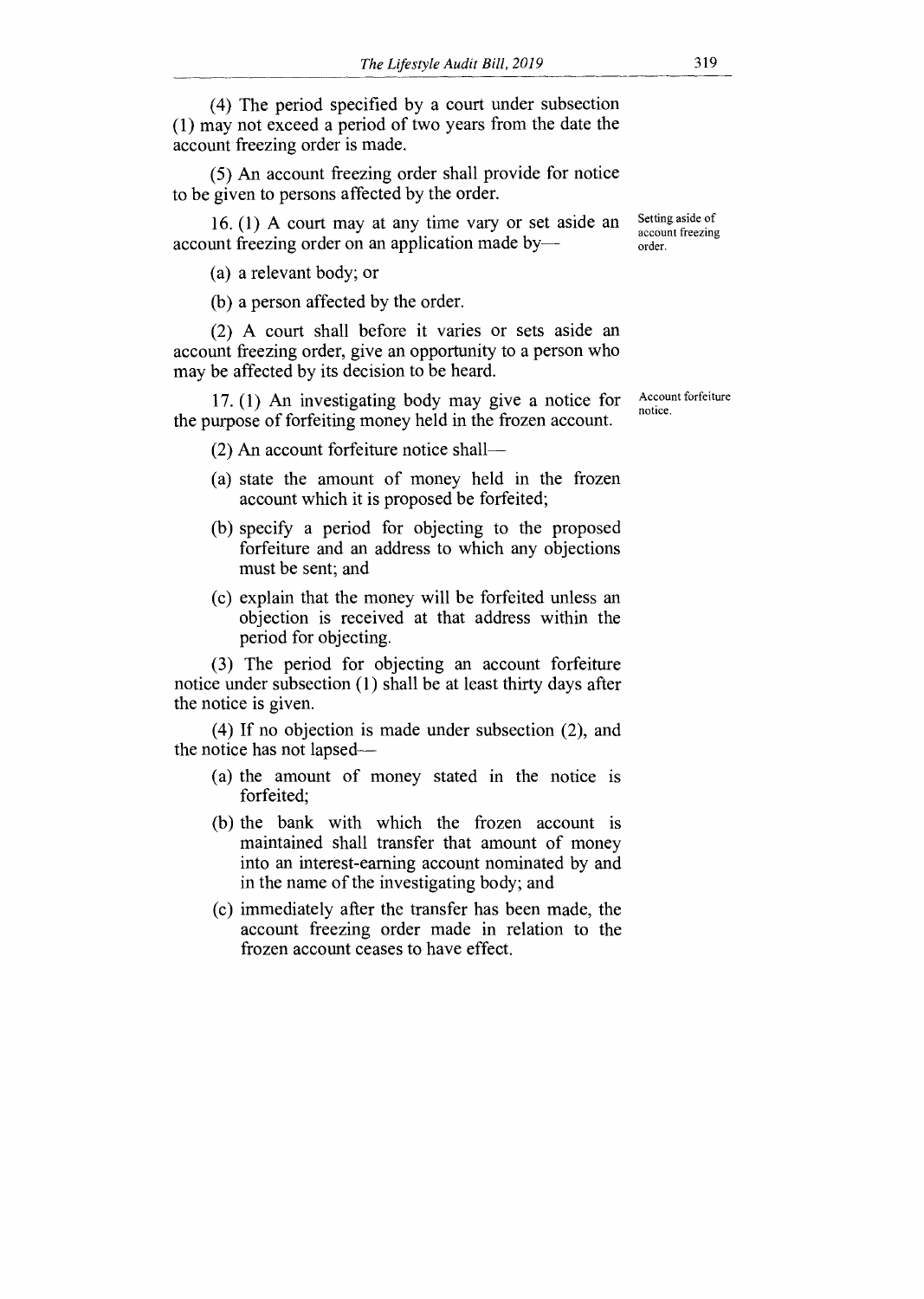(5) An objection means a written objection sent to the address specified in the notice; and an objection is made when it is received at the address.

(6) A person aggrieved by the determination made by the investigating body on the objection may appeal to a court within thirty days after the date of such a determination.

(7) An appeal shall not automatically operate as stay of forfeiture of the money held in the frozen account under subsection (1)

(8) Where an appeal has been instituted. a court, may on an application, order a stay of forfeiture on terms a court considers just.

18. (1) A member of the public may lodge a complaint to a body under section (4) on unexplained wealth of a public or a state officer.

(2) A person wishing to lodge a complaint under this Act may do so by way of a statutory declaration as  $_{Cap. 15.}$ provided for under Oaths and Statutory Declarations Act.

(3) Upon receipt of a complaint under subsection (1), the relevant body may—

- (a) call for information or a report regarding such complaint from any person within such reasonable time as may be specified by the body; and
- (b) without prejudice to paragraph (a), initiate such inquiry as it considers necessary, having regard to the nature of the complaint.

(4) A relevant body may decline to investigate a complaint if the body considers that the complaint is trivial, frivolous, vexatious or is not made in good faith.

(5) If the information  $\infty$  seport called for under subsection  $3(a)$  is not received within the time stipulated by the relevant body, the relevant body may proceed to inquire into the complaint without such information or report in accordance with this Act.

(6) The relevant body shall, within fifteen days of its decision, in writing, notify the complainant of the decision and the reasons for its decision.

Complaints by Members of Public.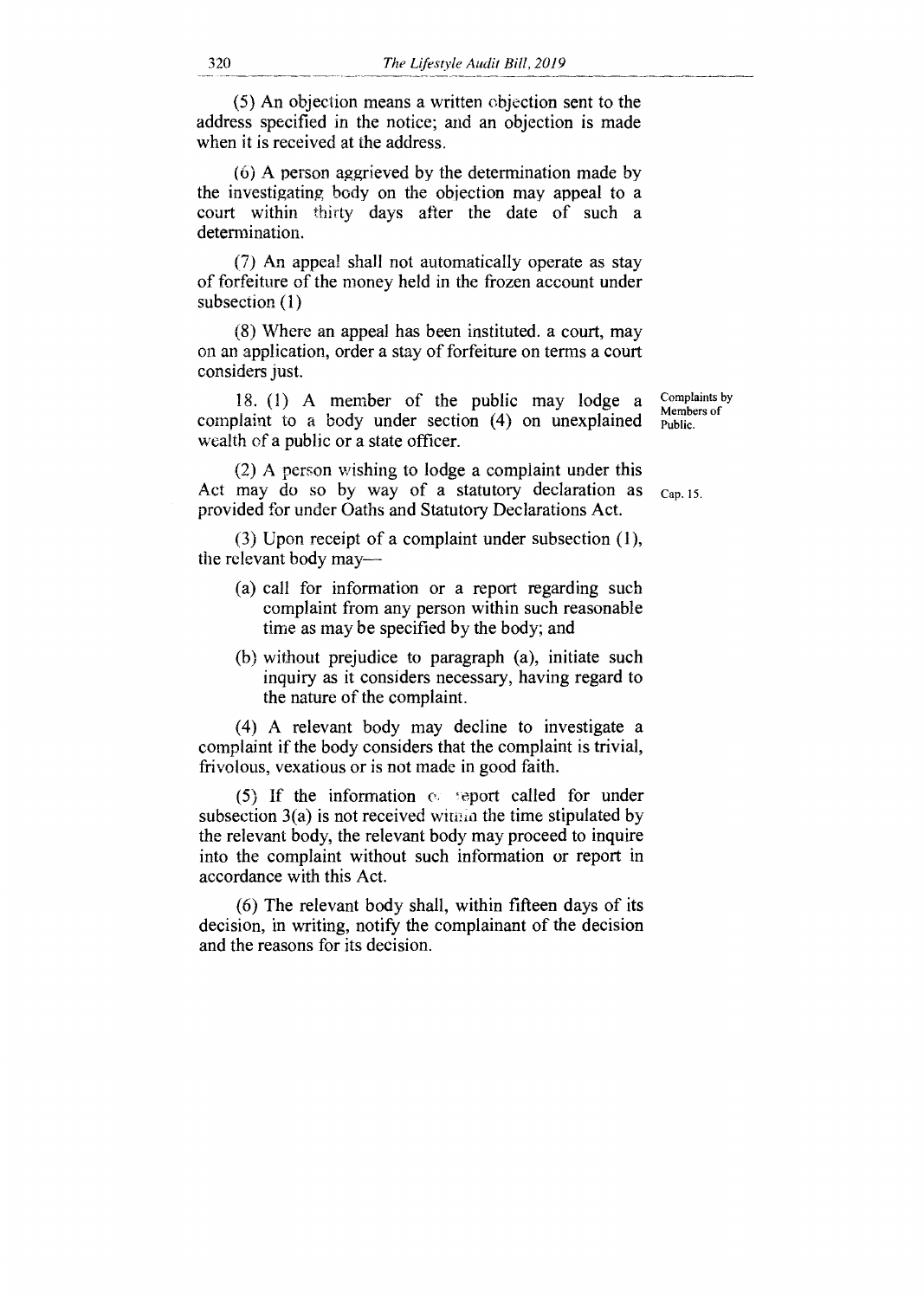19. (1) An investigating body under section 6 may apply *exparte* to the court for an order requiring an associate of a suspected person to provide, within a reasonable time specified in the order, a written statement stating, in relation to a property specified by the body, whether the  $r$ - erty was acquired by purchase, gift, inheritance or in some other manner, and what consideration, if any, was given for the property.

(2) In subsection (1), "associate of a suspected person" means a person, who the relevant body reasonably believes may have had dealings with a person subject to a lifestyle audit exercise.

(3) The relevant body may by notice in writing require a person to provide, within a reasonable time specified in the notice, information or documents in the person's possession that relate to a person subject to a lifestyle audit exercise.

(3) A person who neglects or fails to comply with a requirement under this section is guilty of an offence and is liable on conviction to a fine not less than one million shillings or to imprisonment for a term not exceeding three years, or to both. Cap. 80

(4) A requirement under this section shall not require anything to be disclosed that is protected by the privilege of advocates including anything protected by section 134 or 137 of the Evidence Act.

20. Lifestyle audit may be carried out on the Immediate family. immediate family of a public or a state officer if it is established that a property in question is owned by the public or state officer or members of their immediate family including joint ownership.

investigating body is of the view that criminal proceedings 21. If, as a result of an investigation under this Act, an Referral of should be instituted against an officer, the body shall refer Prosecutions. the matter to the Director of Public Prosecutions established under Article 157 of the Constitution.

#### **PART II — DEFERRED PROSECUTION AGREEMENTS**

22.  $(1)$  A deferred prosecution agreement may be  $\frac{\text{Entering into}}{\text{deferred}}$ entered into in respect of an alleged offence, whether prosecution<br>alleged to have been committed before on or after the date alleged to have been committed before, on or after the date of commencement of this Act.

Obligation to provide information.

matters to the Director of Public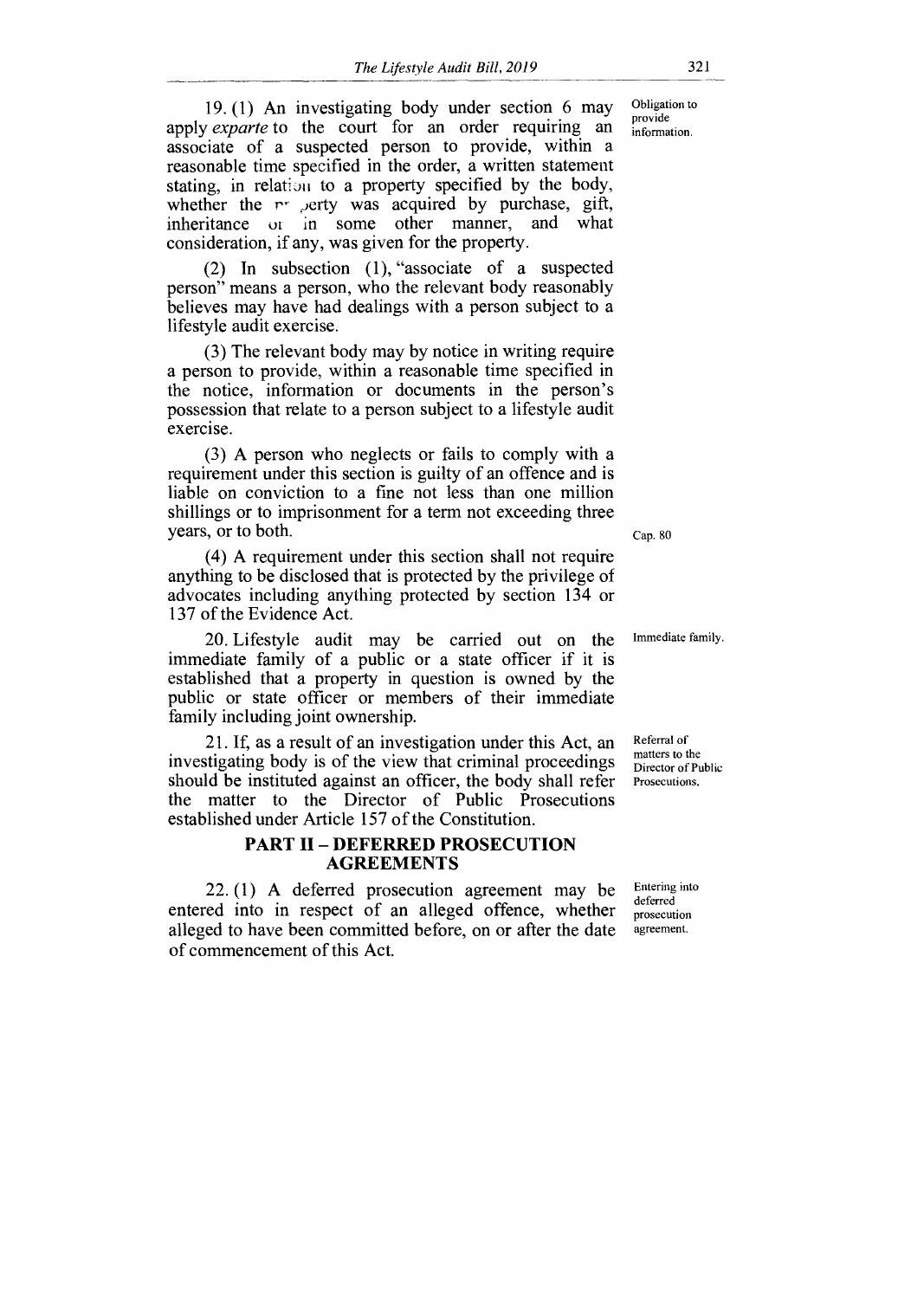(2) A deferred prosecution agreement in respect of an alleged offence—

- (c) may be entered into before, on or after the date on which a person is charged with the alleged offence; but
- (d) shall not be entered into after the commencement of the trial for that alleged offence.

(3) One deferred prosecution agreement may be entered into in respect of two or more alleged offences.

(4) A person may choose whether to enter into a deferred prosecution agreement with the Director of Public Prosecutions.

(5) Before a deferred prosecution agreement is in force, a party to the deferred prosecution agreement may withdraw from a negotiation concerning the agreement without giving any reason for the withdrawal.

23. After a deferred prosecution agreement is entered into between the Director of Public Prosecutions and a person in respect of an alleged offence, the following shall applyEffect of deferred prosecution agreement on court proceedings.

- (a) if the person has been charged with the alleged offence, the person is considered to have been granted a discharge not amounting to an acquittal in relation to the alleged offence, when the deferred prosecution agreement comes into force;
- (b) while the deferred prosecution agreement is in force, the person cannot be prosecuted for the alleged offence in any criminal proceedings;
- (c) while the deferred prosecution agreement is in force, any limitation period or time limit for the commencement of any of the following matters shall be suspended—
	- (i) the prosecution of the alleged offence;
	- (ii) any civil penalty action in respect of the alleged offence;
	- (iii) any proceedings for an order for disgorgement of a benefit derived from the alleged offence;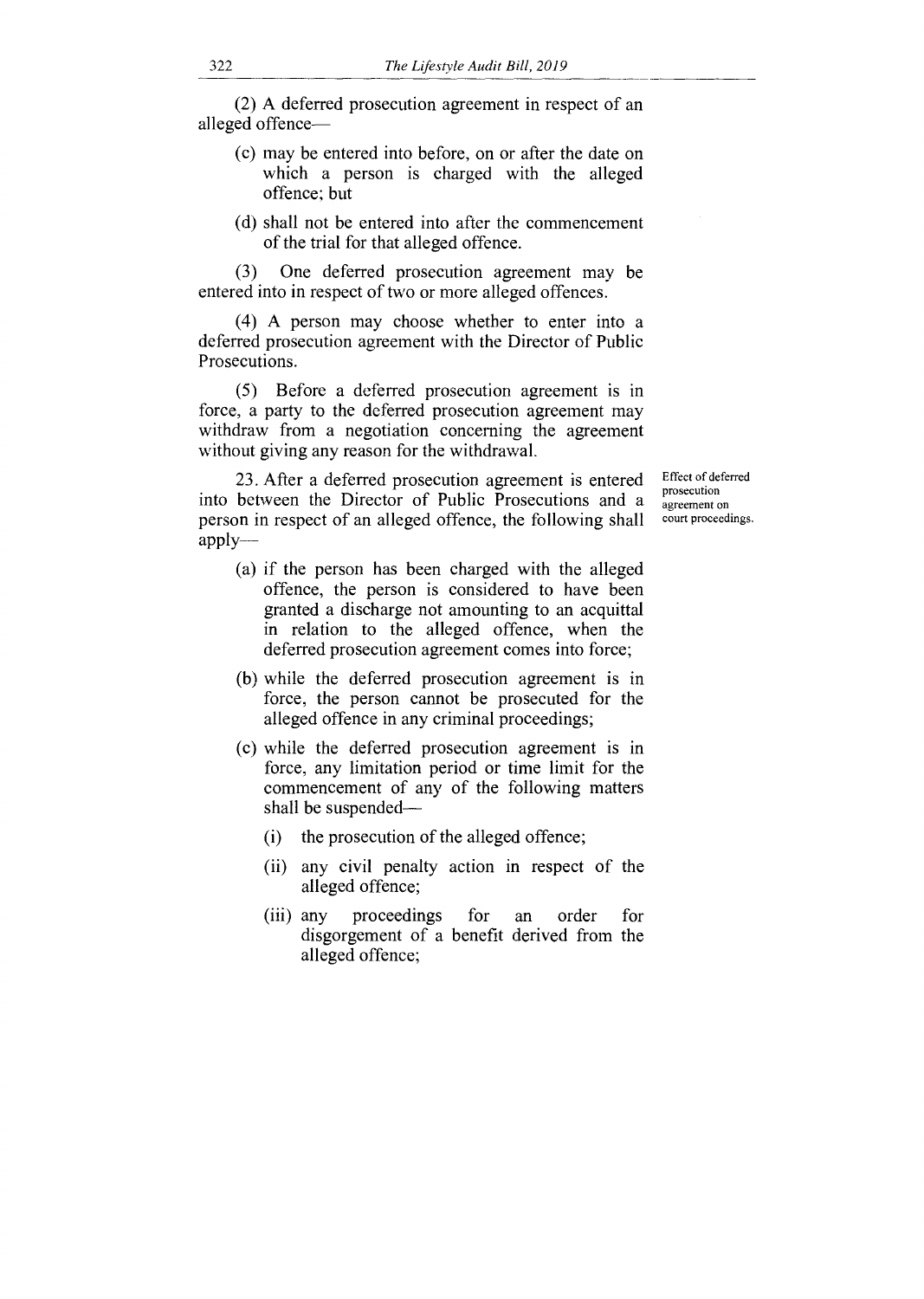- (iv) any proceedings for the confiscation of any property that —
	- (a) is used, or intended to be used, for the commission of the alleged offence; or
	- (b) constitutes a benefit derived from the alleged offence; or
- (v) any disciplinary proceedings, or other proceedings relating to the imposition of any regulatory measure, under any written law, that arise from the facts of the alleged offence.

24. (1) A person may be a body corporate, a limited liability partnership, or an individual.

(2) A person shall be represented by an advocate at the time the person enters into a deferred prosecution agreement.

25. (1) A deferred prosecution agreement shall contain—

- (a) a charge or draft charge prepared by the Director of Public Prosecutions relating to the alleged offence; and
- $\langle b \rangle$  a statement of facts relating to the alleged offence, which may include admissions made by the person that enters into the deferred prosecution agreement.

(2) A deferred prosecution agreement shall specify an expiry date on which the deferred prosecution agreement ceases to have effect if the deferred prosecution agreement is not already terminated under section 34.

(3) The requirements that a deferred prosecution agreement may impose on the person include, but are not limited to—

- (a) pay to the Director of Public Prosecutions a financial penalty;
- (b) compensate victims of the alleged offence;
- (c) compensate for loss of public funds;
- (d) pay interest on the lost public funds;

Persons who may enter into deferred prosecution agreements.

Content of deferred prosecution agreement.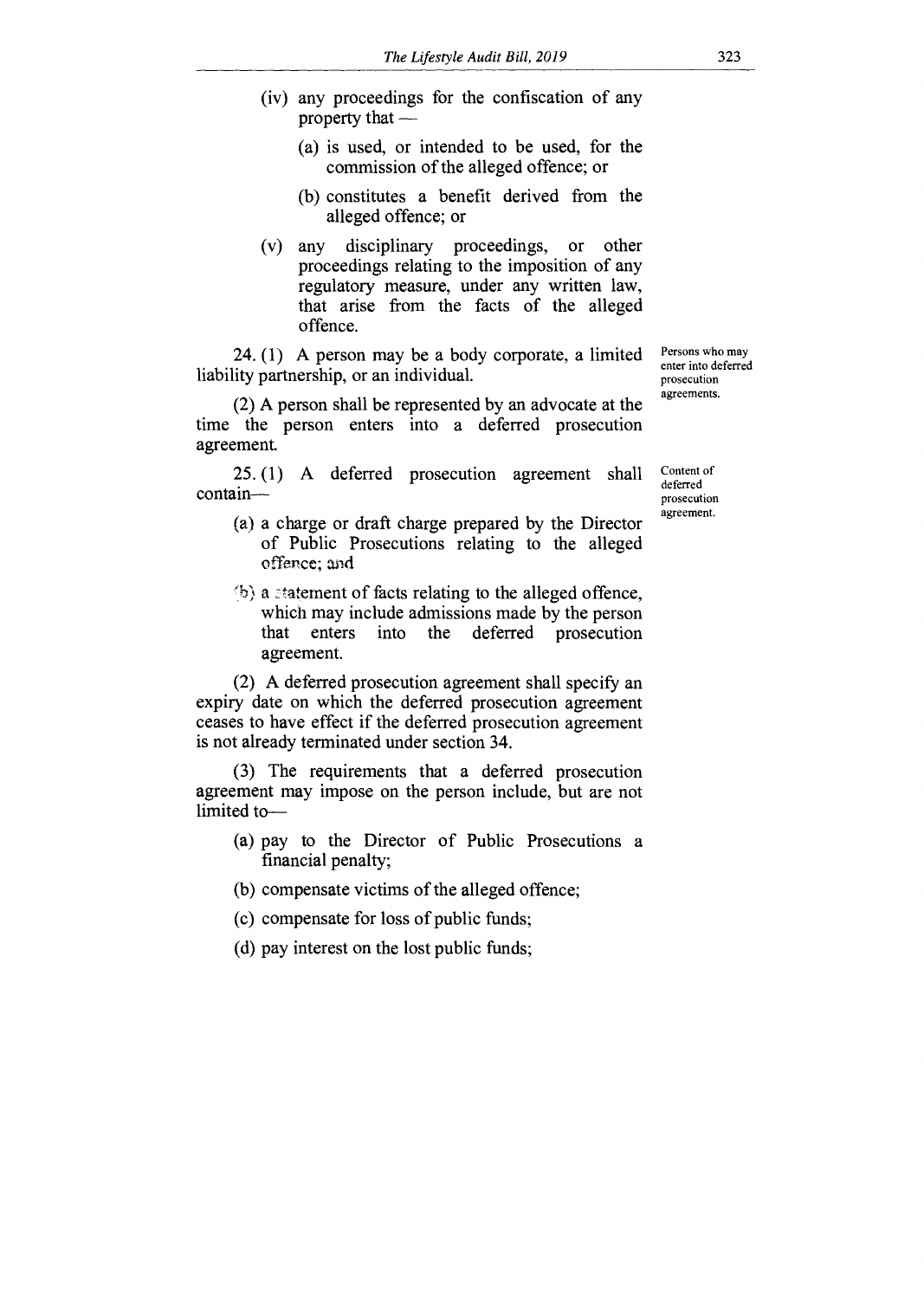- (e) surrender all private assets acquired using public funds;
- (f) donate money to a charity or any other third party;
- (g) disgorge any profits made by the person from the alleged offence;
- (h) implement a compliance programme, or make changes to an existing compliance programme, relating to the person's policies or to the training of the person's employees or both;
	- (i) appoint a person—
		- (i) to assess and monitor the person's internal controls;
		- (ii) to advise the person and the Director of Public Prosecutions, of any improvements to the person's<br>compliance programme that are programme that are necessary, or that will reduce the risk of a recurrence of any conduct prohibited by the deferred prosecution agreement; and
		- (iii) to report to the Director of Public Prosecutions any misconduct in the<br>implementation of the person's implementation of the person's programme or controls;
- (j) cooperate in  $-$ 
	- (i) investigation relating to the alleged offence; and
	- (ii) any investigation relating to any possible offence, committed by any officer, employee or agent of the person, that arises from the same or substantially the same facts as the alleged offence;
- (k) pay any reasonable costs of the Director of Public Prosecutions in relation to the alleged offence or the deferred prosecution agreement.

(4) The amount of any financial penalty agreed between the Director of Public Prosecutions and the person shall be broadly comparable to the fine that a court would have imposed on the person on conviction for the alleged offence following a guilty plea.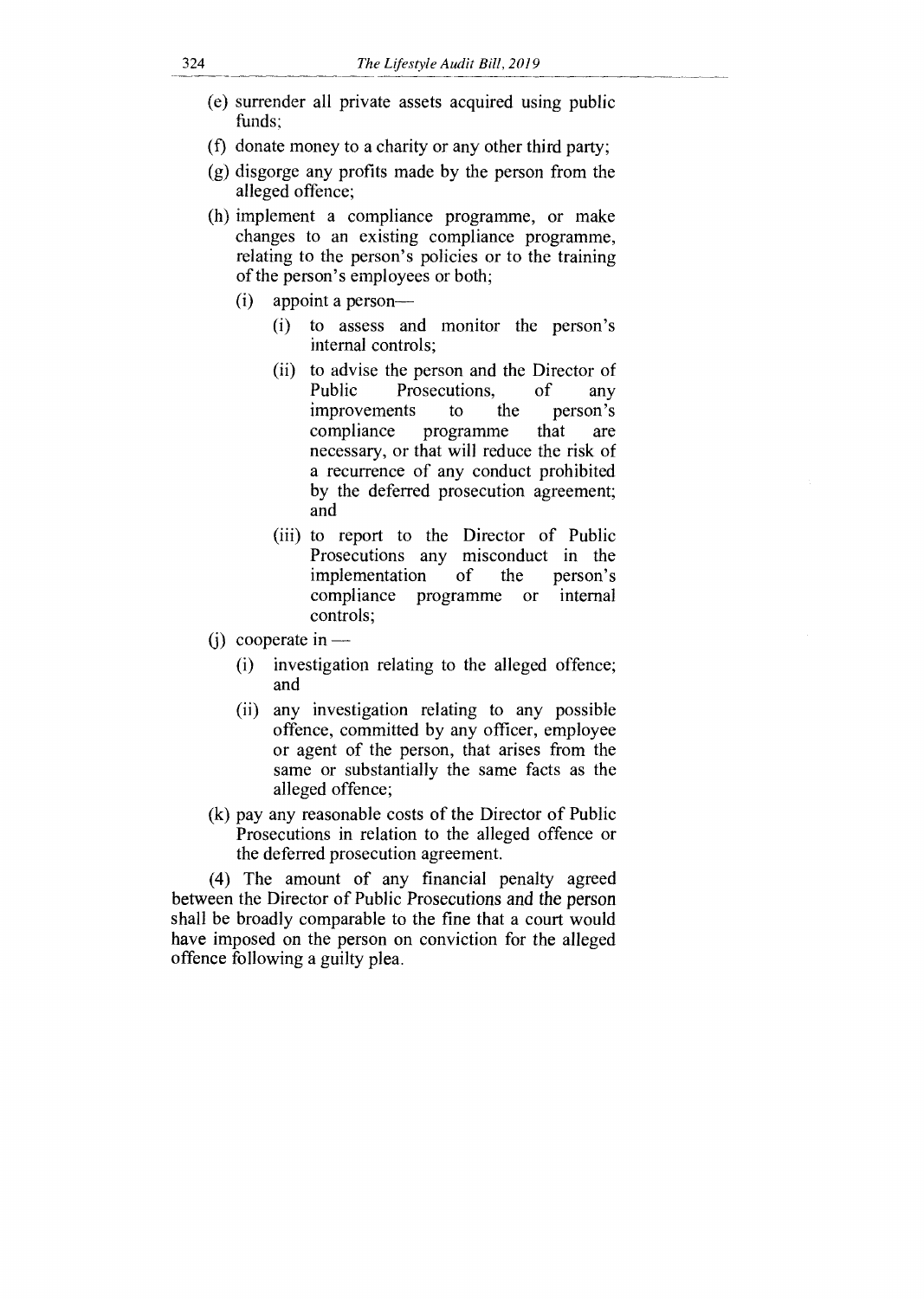(5) A deferred prosecution agreement may impose time limits within which the person who is the subject to the deferred prosecution agreement shall comply with the requirements imposed on the person.

(6) A deferred prosecution agreement may include a term setting out the consequences of a failure by a person subject to the deferred prosecution agreement to comply with any of its terms.

26. (1) After the commencement of negotiations between the Director of Public Prosecutions and the person in respect of a deferred prosecution agreement but before the terms of the deferred prosecution agreement are agreed, the Director of Public Prosecutions shall apply to the High Court for a declaration that—

- (a) entering into a deferred prosecution agreement with a person is likely to be in the interests of justice; and
- (b) the proposed terms of the deferred prosecution agreement are fair, reasonable and proportionate.

(2) The court shall give reasons for its decision on whether or not to make a declaration under subsection (1).

(3) The Director of Public Prosecutions may make a further application to the court for a declaration under subsection (1) if, following the previous application, the court declined to make a declaration.

(4) A hearing at which an application under this section is determined shall be held in private.

(5) A declaration under subsection (1) shall be made in private.

(6) Reasons under subsection (2) shall be given in private.

27. (1) Where the Director of Public Prosecutions and the person have agreed the terms of a deferred prosecution agreement, the Director of Public Prosecutions shall apply to the High Court for a declaration that—

- (a) the deferred prosecution agreement is in the interests of justice; and
- (b) the terms of the deferred prosecution agreement are fair, reasonable and proportionate.

Final hearing for court approval of deferred prosecution agreement.

Preliminary hearing for court approval of deferred prosecution agreement.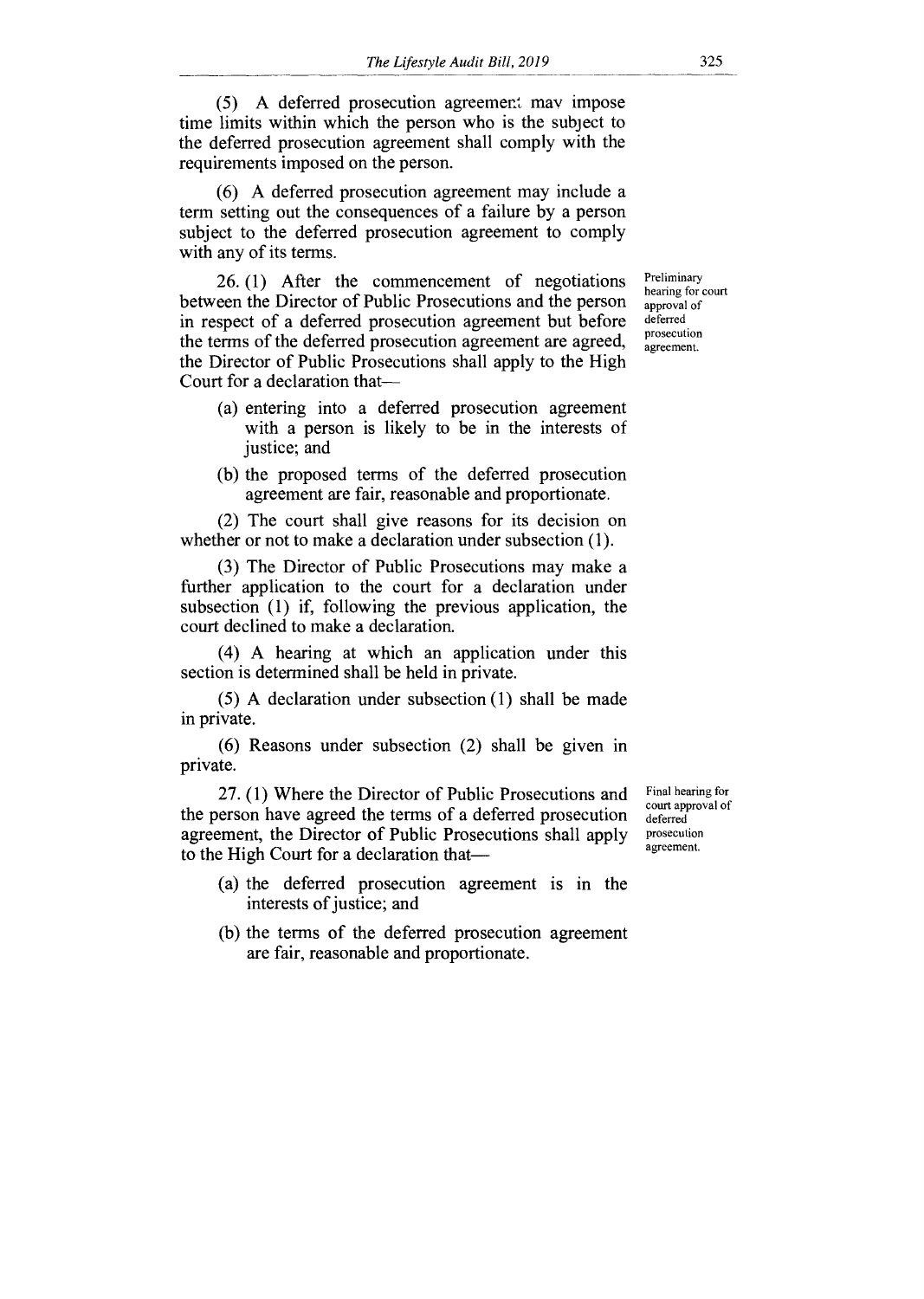(2) The Director of Public Prosecutions may not make an application under subsection (1) unless the court has made a declaration under section 26.

(3) A deferred prosecution agreement only comes into force when it is approved by the High Court making a declaration under subsection (1).

(4) The court shall give reasons for its decision on whether or not to make a declaration under subsection (1).

(5) A hearing at which an application under this section is determined may be held in private.

(6) Where the court decides to approve the deferred prosecution agreement and make a declaration under subsection (1) it shall do so, and give its reasons, in an open court.

(7) Upon approval of the deferred prosecution agreement by the court, Director of Public Prosecutions shall publish—

(a) the deferred prosecution agreement;

- (b) the declaration of the court under section 27 and the reasons for its decision to make the declaration;
- (c) in a case where the court initially declined to make a declaration under section 27 the court's reason for that decision; and
- (d) the court's declaration under this section and the reasons for its decision to make the declaration.

unless the Director of Public Prosecutions is prevented from doing so by law or an order of the court under section 34.

28. (1) When a deferred prosecution agreement is in force and the person fails to comply with the terms of the deferred prosecution agreement, the Director of Public Prosecutions may make an application to the High Court on a breach of the deferred prosecution agreement.

Breach of deferred prosecution agreement.

(2) The court shall on an application under subsection (1) decide whether, on the balance of probabilities, a person has failed to comply with the terms of the deferred prosecution agreement.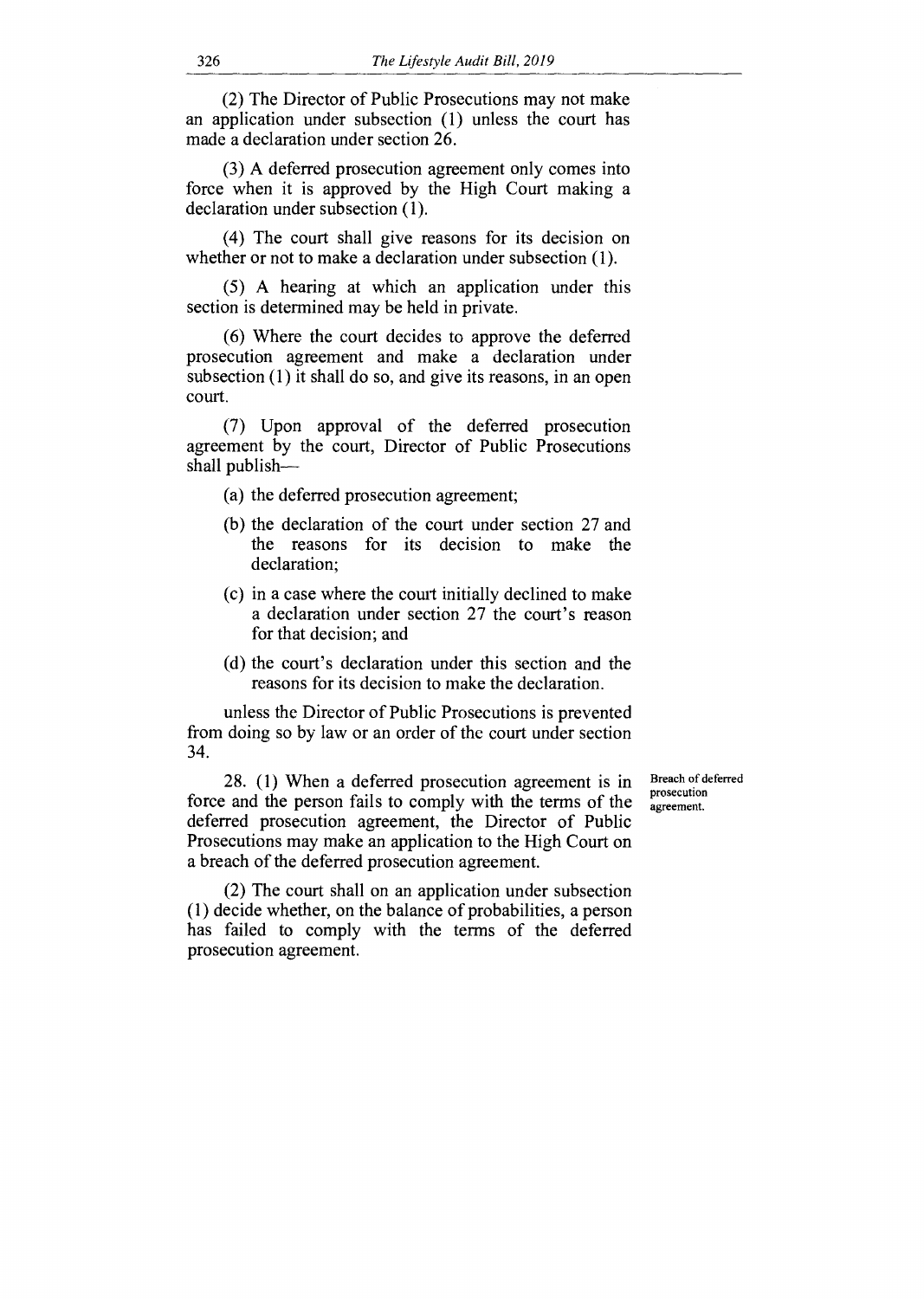29. (1) If the court finds that a person has failed to comply with the terms of the deferred prosecution agreement, it may—

(a) direct the Director of Public Prosecutions and a person to agree to a proposal to remedy the person's failure to comply; or

(b) terminate the deferred prosecution agreement.

(2) The court shall give reasons for its decisions under subsection (1).

(3) Where the court decides that a person has not failed to comply with the terms of the deferred prosecution agreement, the Director of Public Prosecutions shall—

(a) publish the court's decision; and

(b) its reasons for that decision

unless the Director of Public Prosecutions is prevented from doing so by law or by an order of the court under section 34.

(4) Where the court orders the Director of Public Prosecutions and a person to agree to a proposal to remedy a person's failure to comply, the Director of Public Prosecutions shall—

- (a) publish the court's decisions under subsection (1); and
- (b) the reasons for the decision

unless the Director of Public Prosecutions is prevented from doing so by law or by an order of the court under section 34.

(5) Where the court terminates a deferred prosecution agreement under section 30 (1) (b), the Director of Public Prosecutions shall publish—

- (a) the fact that the deferred prosecution agreement has been terminated by the court following a failure by a person to comply with the terms of the deferred prosecution agreement; and
- (b) the court's reasons for its decisions under subsections (2) and (3)

unless the Director of Public Prosecutions is prevented from doing so by law or by an order of the court under section 34.

Failure to comply with a deferred prosecution agreement.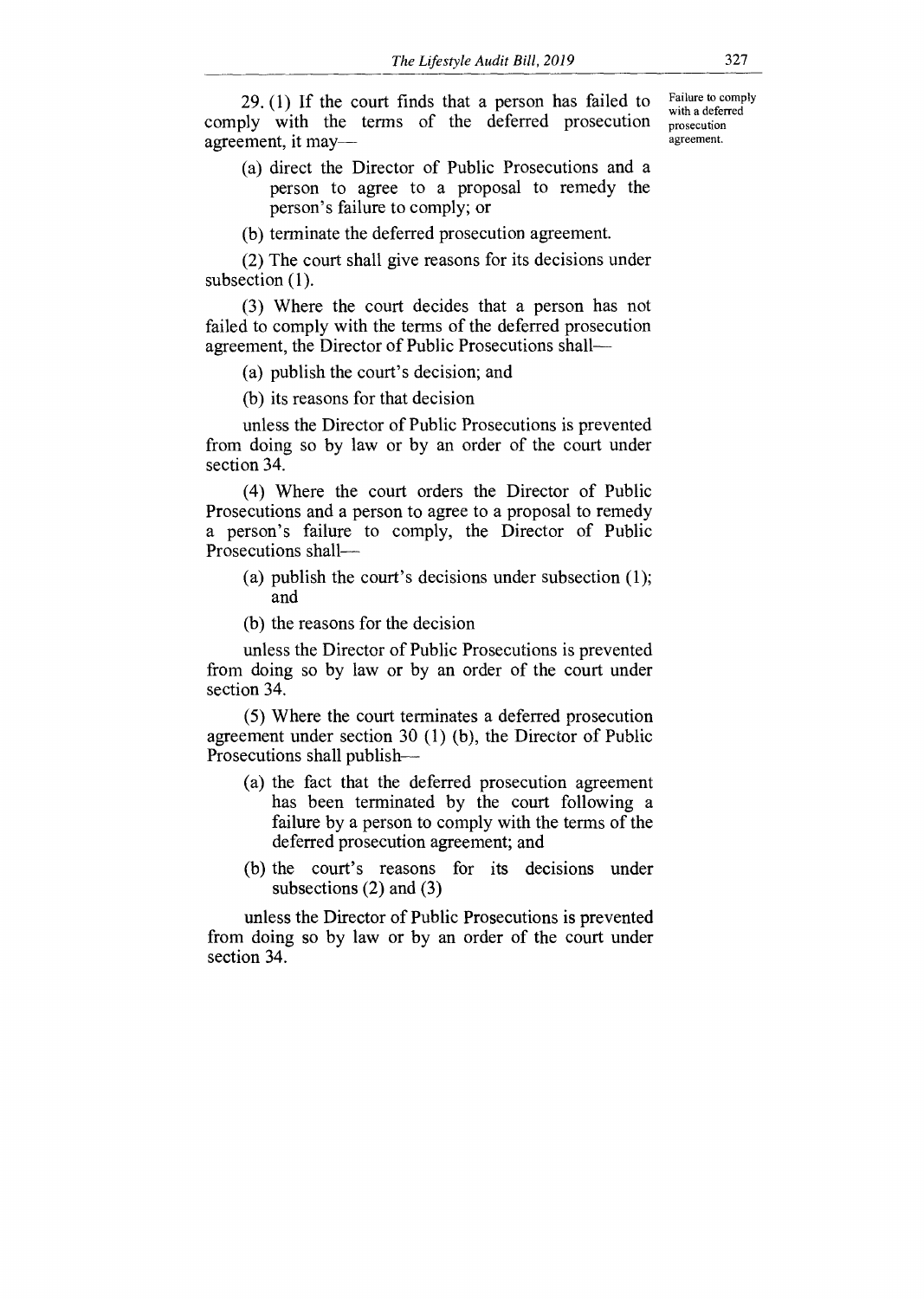30. Where the Director of Public Prosecutions believes that a person has failed to comply with the terms of the deferred prosecution agreement but decides not to make an application to the High Court under section 28, the Director of Public Prosecutions shall publish details relating to that decision, including—

- (a) the reasons for the Director of Public Prosecutions' belief that a person has failed to comply; and
- (b) the reasons for the Director of Public Prosecutions' decision not to make an application to the court

unless the Director of Public Prosecutions is prevented from doing so by law or by an order of the court under section 34.

31. Where the High Court terminates a deferred prosecution agreement under section 29 (1) (b), a person shall not be entitled to—

- (a) recover any money that the person had paid, before the termination, pursuant to a requirement imposed by the deferred prosecution agreement; and
- (b) a relief for a detriment caused to the person by the person's compliance with the terms of the deferred prosecution agreement before the termination.

32. (1) At any time when a deferred prosecution agreement is in force, the Director of Public Prosecutions and a person may agree to vary its terms if—

- (a) the court has allowed the parties to vary the deferred prosecution agreement under section 28; or
- (b) variation of the deferred prosecution agreement is necessary to avoid a failure by a person to comply with its terms in circumstances that were not, and could not have been, foreseen by the Director of Public Prosecutions or a person at the time that the deferred prosecution agreement was agreed.

(2) When the Director of Public Prosecutions and a person have agreed to vary the terms of a deferred

Director of Public Prosecutions decision on a deferred prosecution agreement.

Termination of a deferred prosecution agreement by a court.

Variation of deferred prosecution agreement.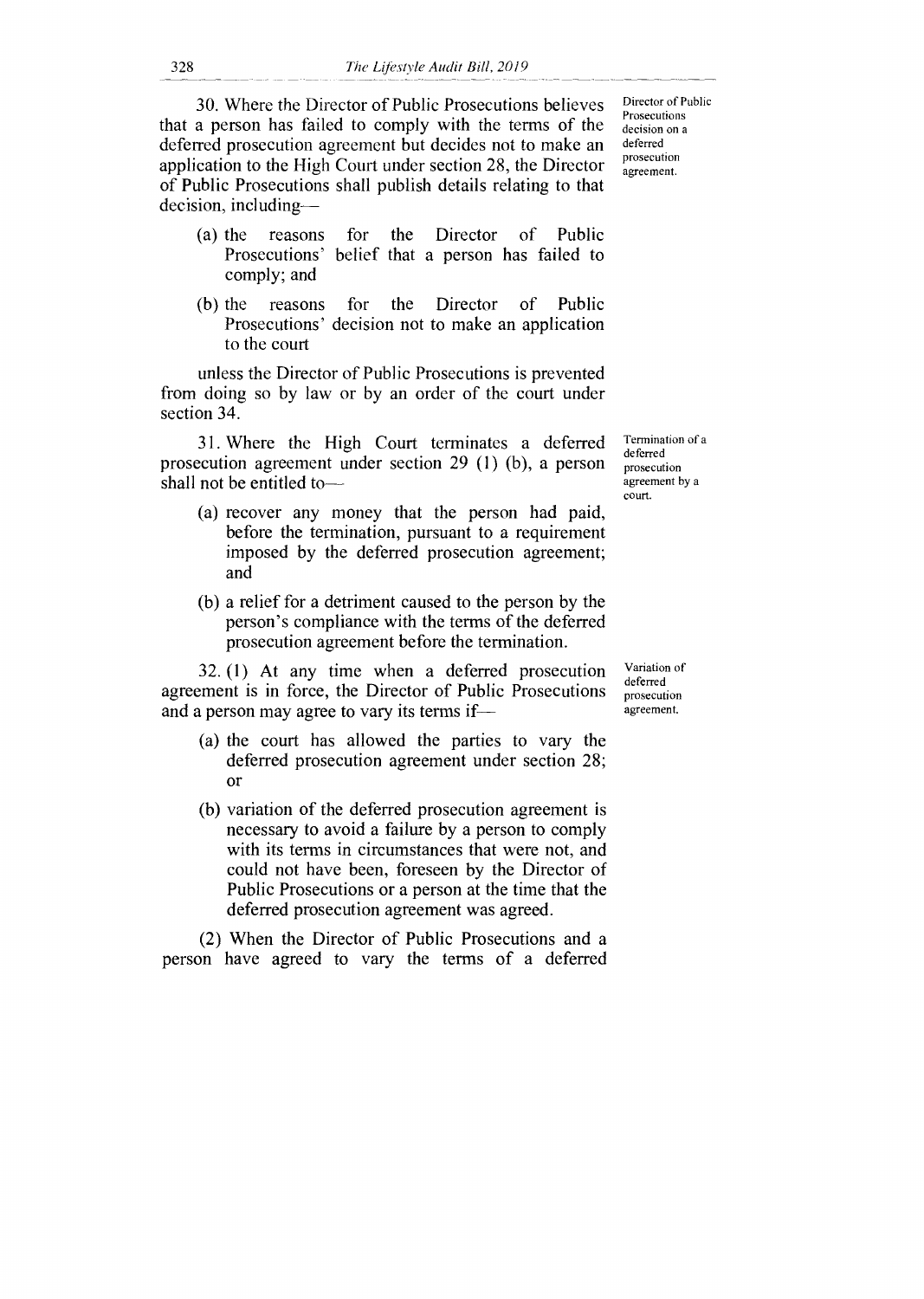prosecution agreement, the Director of Public Prosecutions shall apply to the High Court for a declaration that—

(a) the variation is in the interests of justice; and

(b) the terms of the deferred prosecution agreement as varied are fair, reasonable and proportionate.

(3) A variation of a deferred prosecution agreement only takes effect when it is approved by the High Court making a declaration under subsection (2).

(4) The court shall give reasons for its decision on whether or not to make a declaration under subsection (2).

(5) A hearing at which an application under this section is determined may be held in private provided that if the court decides to approve the variation and make a declaration under subsection (2) it shall do so, and give its reasons, in an open court.

(6) Where the court decides not to approve the variation, the Director of Public Prosecutions shall publish the court's decision and the reasons for it, unless the Director of Public Prosecutions is prevented from doing so by law or by an order of the court under section 34.

(7) Where the court decides to approve the variation, the Director of Public Prosecutions shall publish—

- (a) the deferred prosecution agreement as varied; and
- (b) the court's declaration under this section and the reasons for its decision to make the declaration,

unless the Director of Public Prosecutions is prevented from doing so by law or by an order of the court under section 34.

33. (1) If a deferred prosecution agreement remains in force until its expiry date, then after the expiry of the deferred prosecution agreement the proceedings instituted under section 23 shall be discontinued by the Director of Public Prosecutions by giving notice to the High Court..

Discontinuance of proceedings on expiry of deferred prosecution agreement

(2) Where proceedings are discontinued under subsection (1), fresh criminal proceedings may not be instituted against the person for the alleged offence.

(3) Subsection (2) shall not be a bar to fresh proceedings from being instituted against a person in a case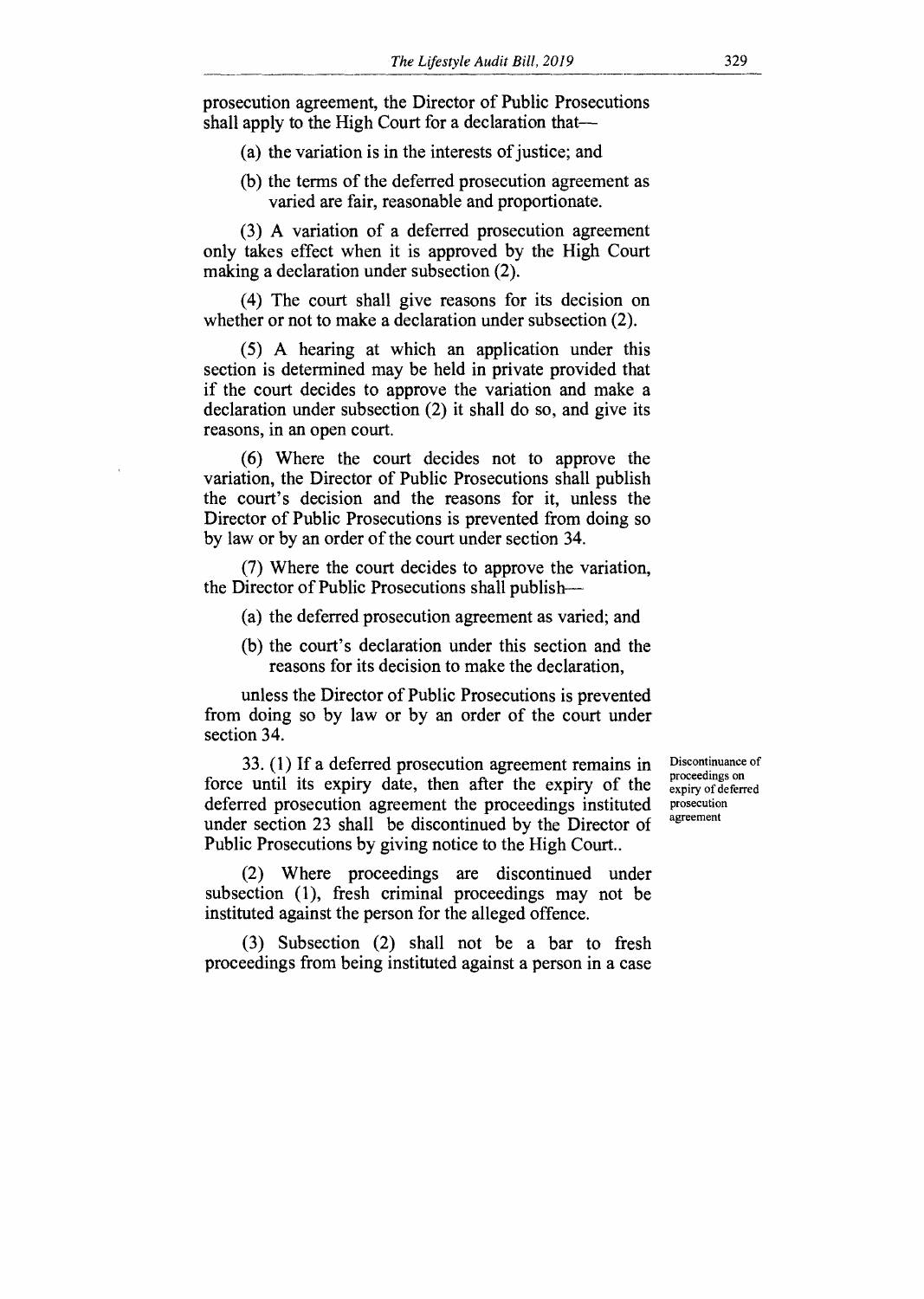where, after a deferred prosecution agreement has expired, the Director of Public Prosecutions finds that, during the course of the negotiations for the deferred prosecution agreement, a person—

- (a) provided inaccurate, misleading or incomplete information to the Director of Public Prosecutions; and
- (b) knew or ought to have known that the information was inaccurate, misleading or incomplete.

(4) A deferred prosecution agreement shall not to be treated as having expired for the purposes of subsection (1) if, on the expiry date specified in the deferred prosecution agreement—

- (a) an application made by the Director of Public Prosecutions Director of Public Prosecutions under section 28 is pending in court; or
- (b) following an application under section 28 the court has directed the parties to agree proposals to remedy a person's failure to comply, but the parties have not yet reached an agreement; or
- (c) the parties have agreed proposals to remedy a person's failure to comply following the direction of the court under section 28 but the person has not yet complied with the agreement.
- (5) In the case mentioned in subsection  $(4)(a)$ —
- (a) if the court decides that a person has not failed to comply with the terms of the deferred prosecution agreement, the deferred prosecution agreement shall expire when the application is decided;
- (b) if the court terminates the deferred prosecution agreement, the deferred prosecution agreement is to be treated as not having remained in force until its expiry date; and
- (c) if the court orders the parties to agree to proposals to remedy a person's failure to comply, the deferred prosecution agreement shall be treated as expiring when the parties have reached such an agreement and the person has complied with it.

(6) In the case mentioned in subsection (4)(b), the deferred prosecution agreement shall expire when the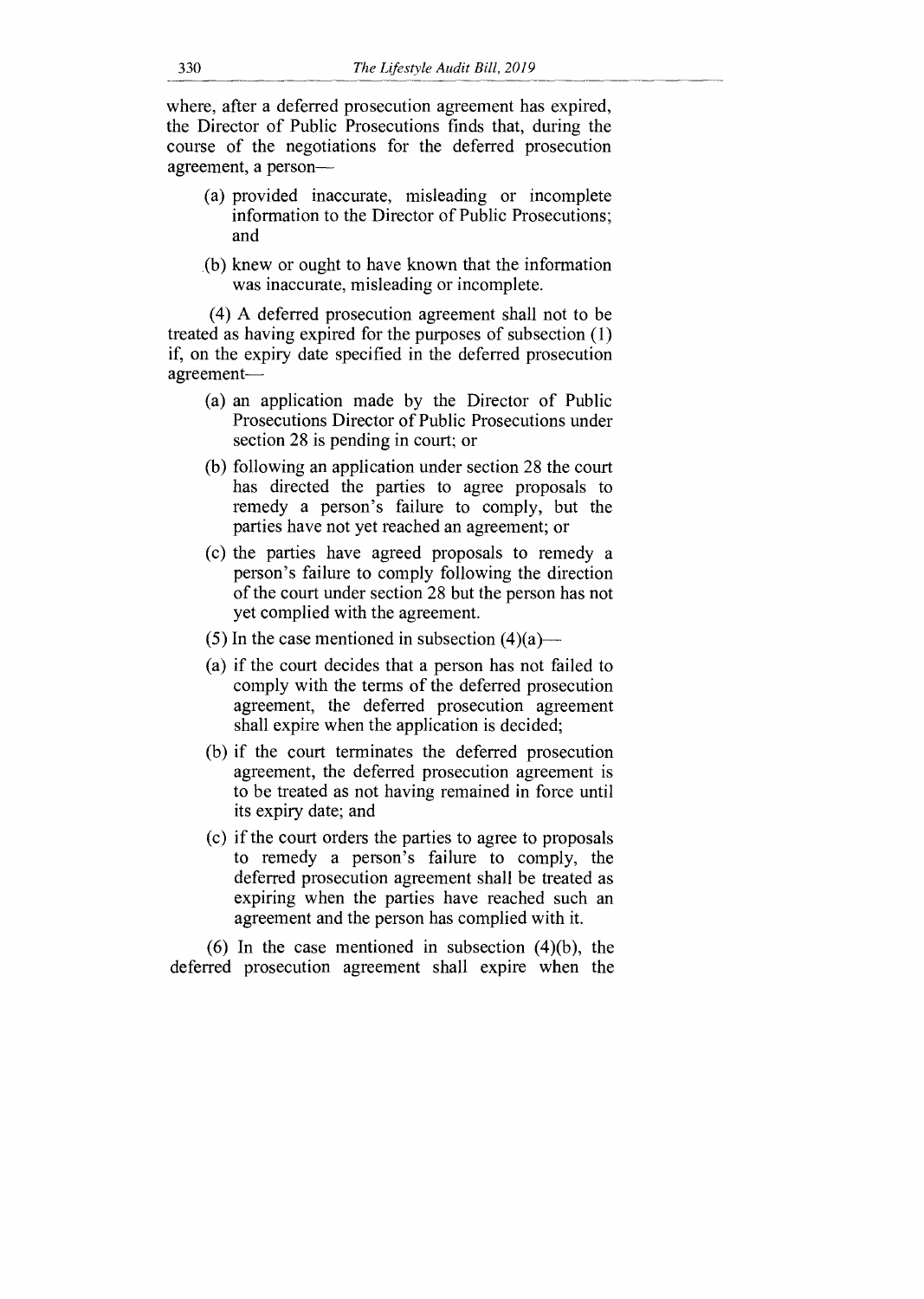parties have reached an agreement and the person has complied with it.

(7) In the case mentioned in subsection  $(4)(c)$ , the deferred prosecution agreement shall expire when the person complies with the agreement.

(8) Where proceedings are discontinued under subsection (1), the Director of Public Prosecutions shall publish—

- (a) the fact that the proceedings have been discontinued; and
- (b) details of a person's compliance with the deferred prosecution agreement, unless the Director of Public Prosecutions is prevented from doing so by law or by an order of the court under section 34.

34. (1) The High Court may postpone the publication under this Part for such a time as it considers necessary, if it appears to the High Court that the postponement is necessary to avoid substantial risk of prejudice to the administration of justice in—

- (a) legal proceedings;
- (b) an investigation under this Act; or
- (c) a criminal investigation under any other written law.

(2) In a proceeding under this Part, the High Court may, in the interests of justice, public safety, public security or propriety or for other sufficient reason, make either or both of the following orders—

- (a) an order that any information, which is contained in a court document intended to be produced before the court, be removed or be sufficiently redacted;
- (b) an order that a person shall not publish such information, or do an act that is likely to lead to the publication of such information.

(3) A person who does an act in contravention of an order under subsection (2) shall be guilty of an offence and shall be liable on conviction to a fine not exceeding five hundred thousand shillings or to imprisonment for a term not exceeding 3 years or to both.

Publication of information.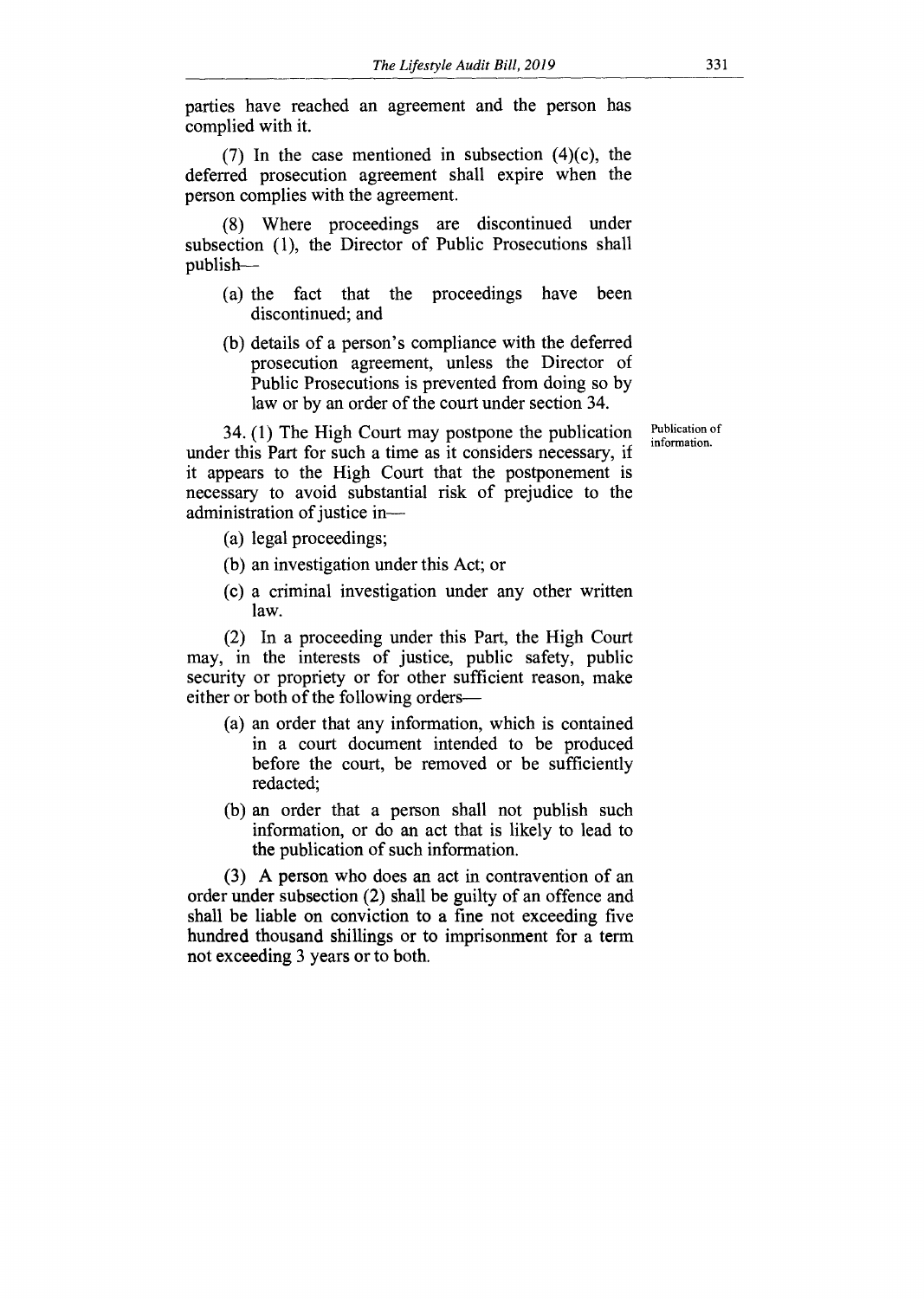35. (1) The statement of facts contained in the deferred prosecution agreement under section 27 in a criminal proceeding against a person for the alleged offence shall be treated as proof by formal admission by the person.

Use of material in criminal proceedings.

(2) Subsection (3) applies where the Director of Public Prosecutions and a person have entered into negotiations for a deferred prosecution agreement but the deferred prosecution agreement has not been approved by the High Court under section 27.

(3) Material described in sub-paragraph (5) may only be used in evidence against a person —

- (a) on a prosecution for an offence consisting of the provision of inaccurate, misleading or incomplete information; or
- (b) on a prosecution for some other offence where in giving evidence a person makes a statement inconsistent with the material.

(4) However, material may not be used against a person by virtue of subsection (5)(b) unless evidence relating to it is adduced, or a question relating to it is asked, by or on behalf of a person in the proceedings arising out of the prosecution.

(5) The material is—

- (a) material that shows that a person entered into negotiations for a deferred prosecution agreement, including in particular—
	- (i) a draft of the deferred prosecution agreement;
	- (ii) a draft of a statement of facts intended to be included within the deferred prosecution agreement;
	- (iii) a statement indicating that a person entered into such negotiations; and
- (b) material that was created solely for the purpose of preparing the deferred prosecution agreement or statement of facts.

36. The Director of Public Prosecutions shall pay into the Consolidated Fund all monies received from a term in a deferred prosecution agreement requiring a person to—

(a) pay a financial penalty to the Director of Public Prosecutions; and

Money received by Director of Public Prosecutions under deferred prosecution agreement.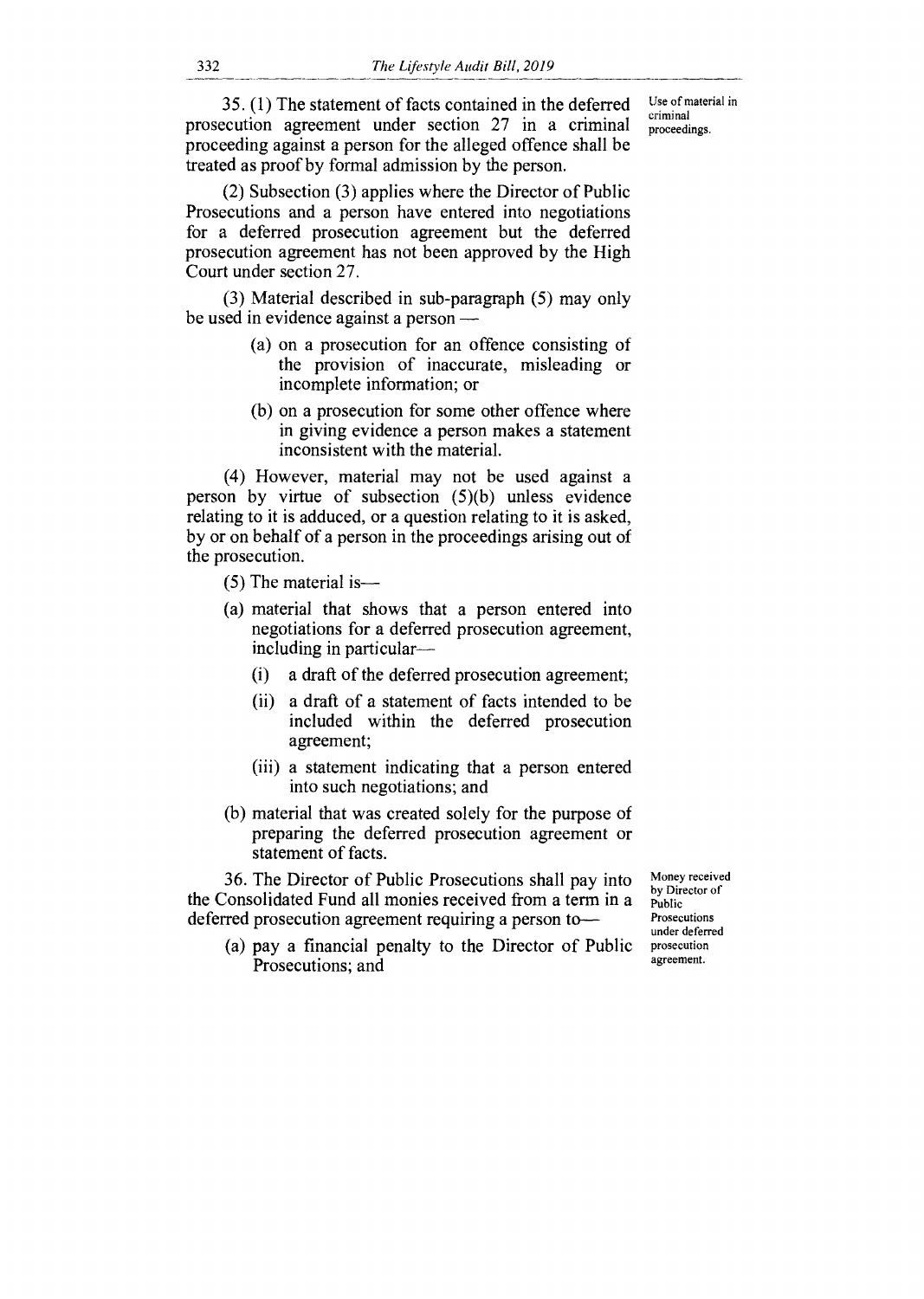(b) disgorge any profits made by the person from the alleged offence.

37. (1). The Director of Public Prosecutions may make regulations generally for the better carrying out into effect of this Act.

(2) Without limiting the generality under subsection (1), the Director of Public Prosecutions may make regulations providing for—

- (a) the procedure for cooperation with the relevant investigative bodies under section 6;
- (b) guidance and regulation in the submission of information and carrying out of investigations;
- (c) classification of and prosecution of specified offences or class of offences; and
- (d) conditions to be complied with in prosecuting under this Act.

(3) The Director of Public Prosecutions may by regulation in consultation with other investigative bodies, issue guidelines on cooperation and collaboration in the investigation of crimes under this Act.

38. Section 26 of the Public Officer Ethics Act is amended in subsection (1) by inserting the words "and the Ethics and Anti-Corruption Commission" immediately after the words "public officer"

Amendment of section 26 of No. 4 of 2003

39. The Public Officer Ethics Act is amended by deleting section 30 and substituting therefor the following section—

Access to **30.** The contents of a declaration or declarations clarification under this Act shall be accessible to the public.

Amendment of section 30 of No. 4 of 2003

Regulations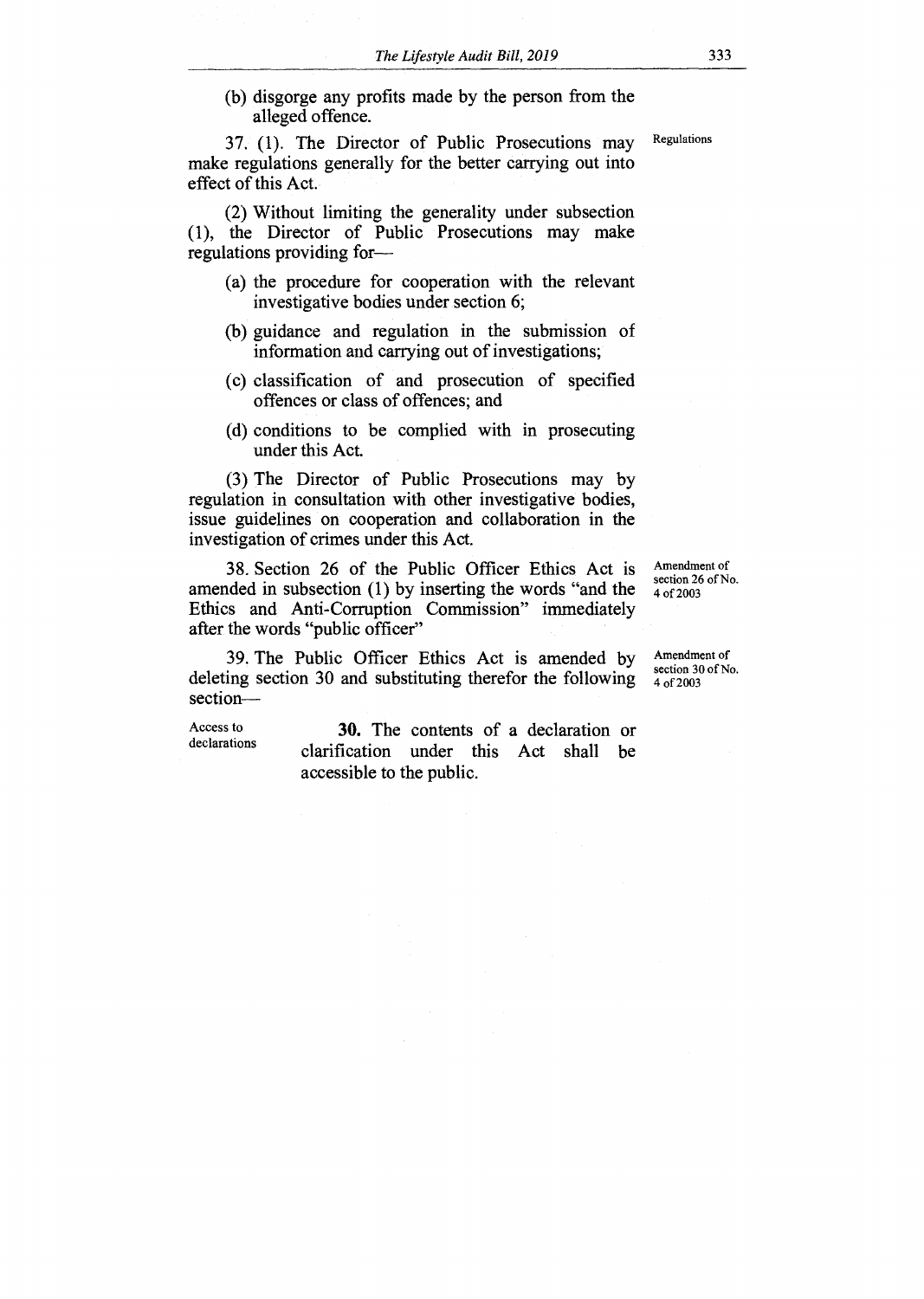#### SCHEDULE (*s. 6)*

### INFORMATION REQUIRED TO CONDUCT LIFESTYLE AUDIT.

The following information shall be required during a lifestyle audit process—

(a) name of public or state officer;

(b) birth information;

(c) marital status;

(d) address:

(e) employment information;

(f) names of spouse or spouses;

(g) names of dependent children/and or adults;

(h) financial statements;

(i) income including, but not limited to, salary and emoluments and income from investments;

0) assets including, but not limited to, land, buildings, vehicles, investments and financial obligations owed to the public or state officer;

(k) liabilities; and

(1) legal entities that the public or state officer or the members of their family are the owners or beneficial owners;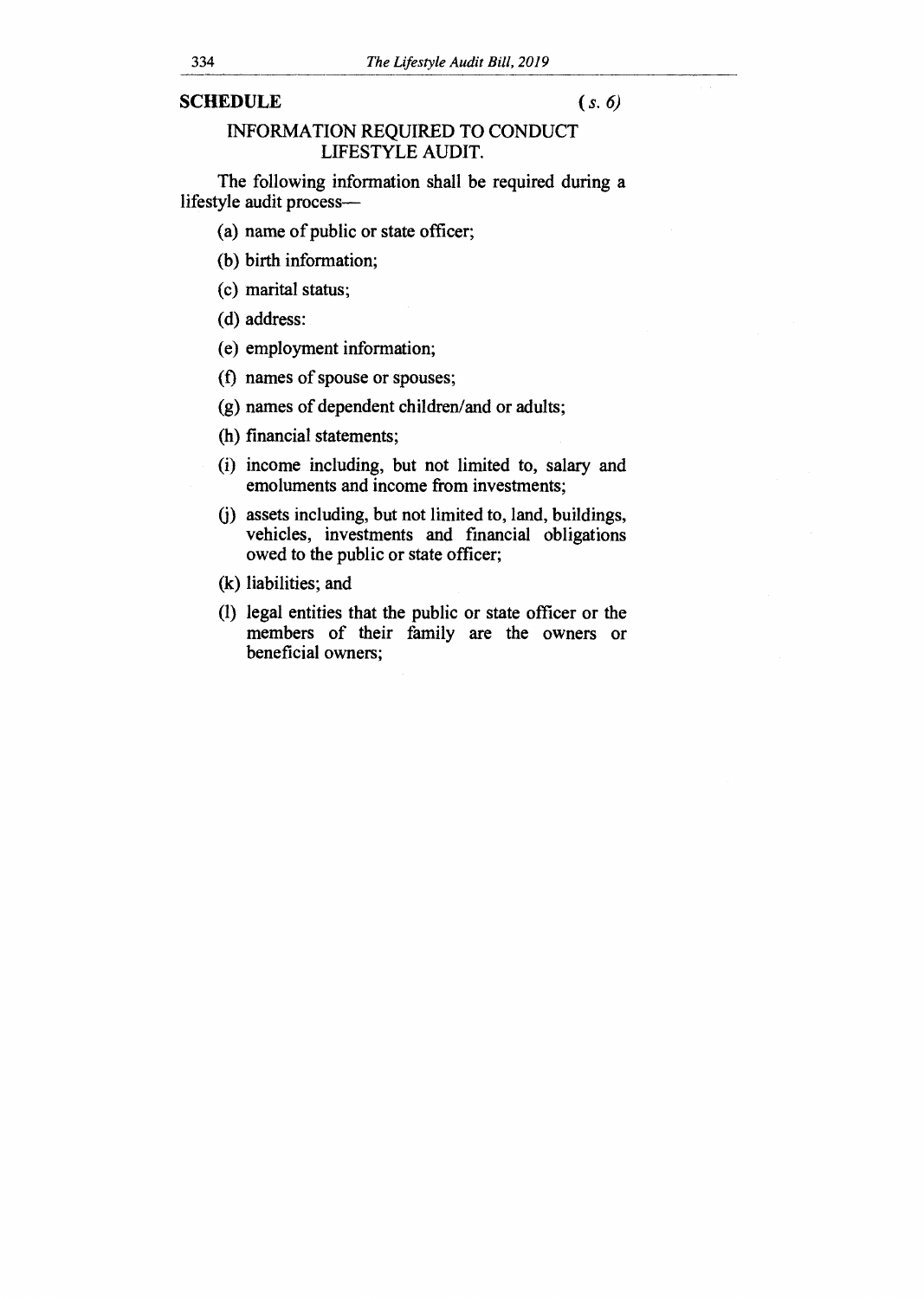#### **MEMORANDUM OF OBJECTS AND REASONS**

The principal purpose of the Bill is to provide a legal framework for lifestyle audit. The Bill seeks to incorporate the values and principles of governance under Article 10 of the Constitution into the public or state officers' public work.

There is no legal framework presently on how a lifestyle audit is to be carried out on a public or a state officer who is suspected to be living beyond that person's lawful income. The Bill therefore, seeks to provide a framework for the—

(a) lifestyle audit process;

- (b) standards of professional conduct when carrying out lifestyle audit;
- (c) bodies to be involved in lifestyle audit;
- (d) unexplained wealth;
- (e) amendment of section 30 of Public Officer Ethics Act to make the declarations of the income, assets and liabilities public;
- (f) referral of matters to the Director of Public Prosecutions; and
- (g) procedure in carrying out lifestyle audit on state and public officers.

Part **II** of the Bill provides for amnesty for corruption cases under deferred prosecution agreement with the Director of Public Prosecutions.

The deferred prosecution agreements framework is in response to perceived deficiencies in the existing prosecution framework involving economic crimes which include —

- (a) long, expensive and complicated investigations and trials for offences of economic crime; and
- (b) non compensation of victims of economic crimes.

The deferred prosecution agreements shall be concluded under the supervision of a High Court judge, who must be convinced that the deferred prosecution agreement —

- (a) is in the interests of justice; and
- (b) that the terms of the deferred prosecution agreement are fair, reasonable and proportionate.

#### **Statement on the delegation of legislative powers and limitation of fundamental rights and freedoms**

This Bill does not delegate any legislative powers nor does it limit fundamental rights and freedoms.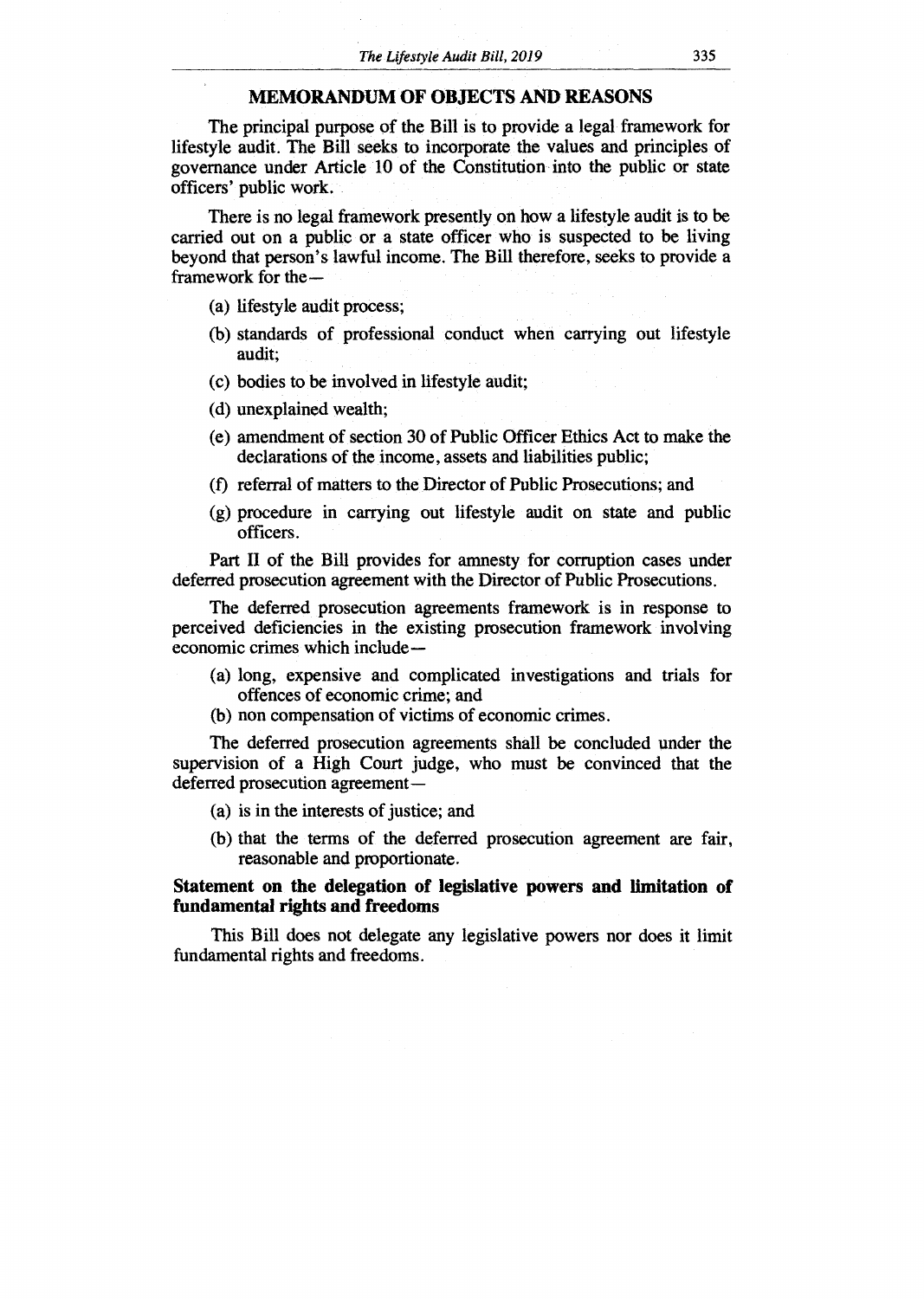#### **Statement on how the Bill concerns county governments**

The Bill concerns county governments in terms of Articles 110(1) (a) of the Constitution in that it contains provisions that affect the functions and powers of the county governments as set out in the Fourth Schedule to the Constitution. The obligations proposed to be imposed by the Bill will have a direct impact on the means through which state and public officers serving in county governments discharge their functions under Part 2 of the Fourth Schedule to the Constitution.

#### **Statement that the Bill is not a money Bill within the meaning of Article 114 of the Constitution**

This Bill is not a money Bill within the meaning of Article 114 of the Constitution.

Dated the 13th August, 2019.

FARHIYA ALI HAJI, *Senator.*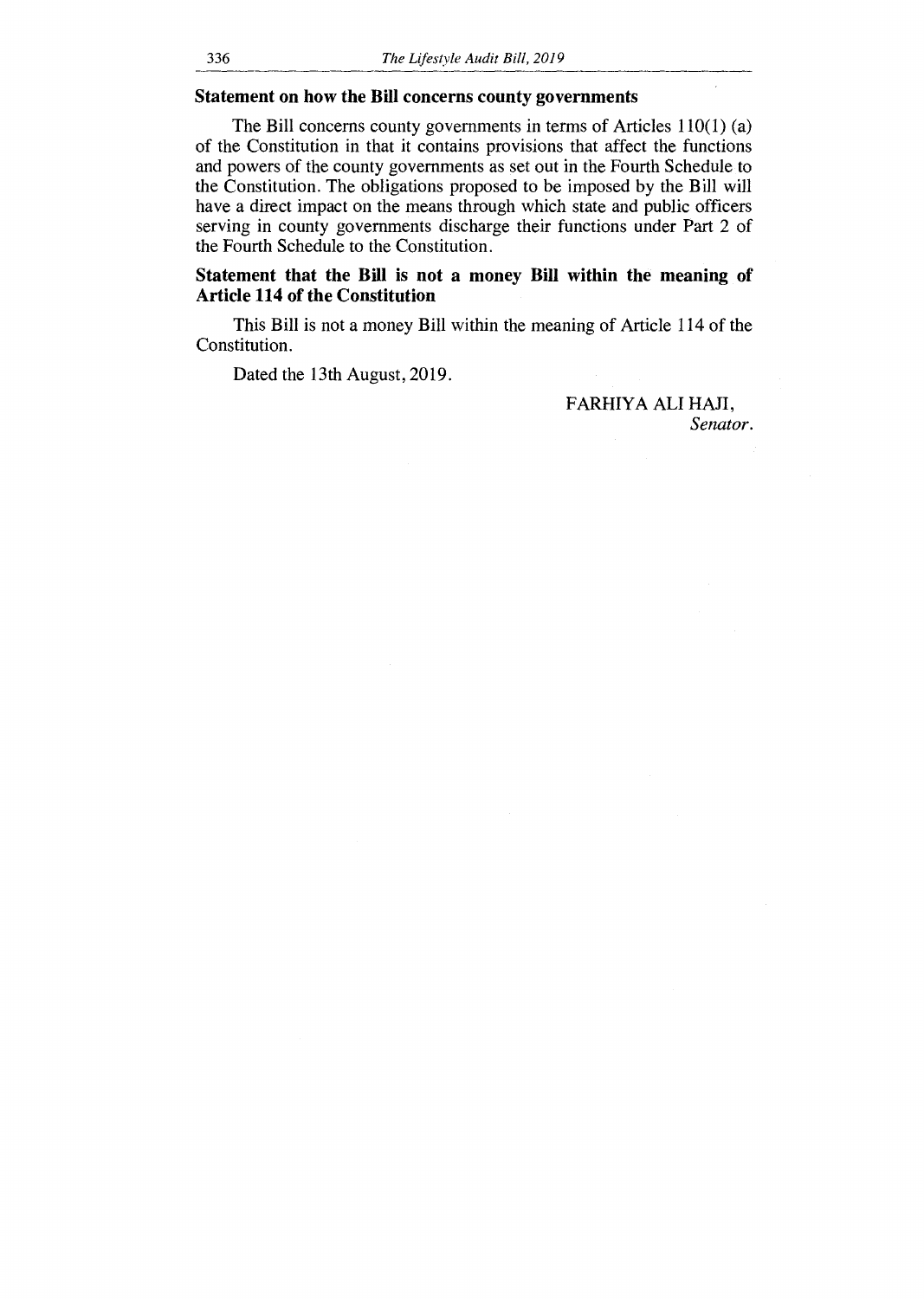#### *Section 26 of No. 4 of 2003, which it is proposed to amend-*

#### 26. Declaration required

(1) Every public officer shall, once every two years as prescribed by section 27, submit to the responsible Commission for the public officer a declaration of the income, assets and liabilities of himself, his spouse or spouses and his dependent children under the age of 18 years.

(2) The declaration shall be in the form set out in the Schedule and shall include the information required by the form.

#### *Section 30 of No. 4 of 2003, which it is proposed to amend-*

#### 30. Access to declarations

(1) The contents of a declaration or clarification under this Act shall be accessible to any person upon application to the responsible Commission in the prescribed manner if the applicant shows to satisfaction of the responsible Commission that he or she has a legitimate interest and good cause in furtherance of the objectives of this Act, in such declaration or clarification:

Provided that prior to the responsible Commission making an affirmative decision under this section, it shall grant the opportunity to the affected party to make representations on the matter.

(2) No information obtained pursuant to subsection (1) shall be published or in any way made public except with prior written authority of the responsible Commission.

 $(3)$  Any person who-

- (a) publishes or in any way makes public any information obtained under the foregoing sections without prior permission of the responsible Commission;
- (b) knowingly republishes or otherwise disseminates or discloses to another person information to which this section relates where
	- (i) such information was disclosed to himself or to some other person; or
	- (ii) such information was obtained in contravention of this Act, shall be guilty of an offence and liable on conviction to imprisonment for five years or to a fine not exceeding five hundred thousand shillings, or to both.